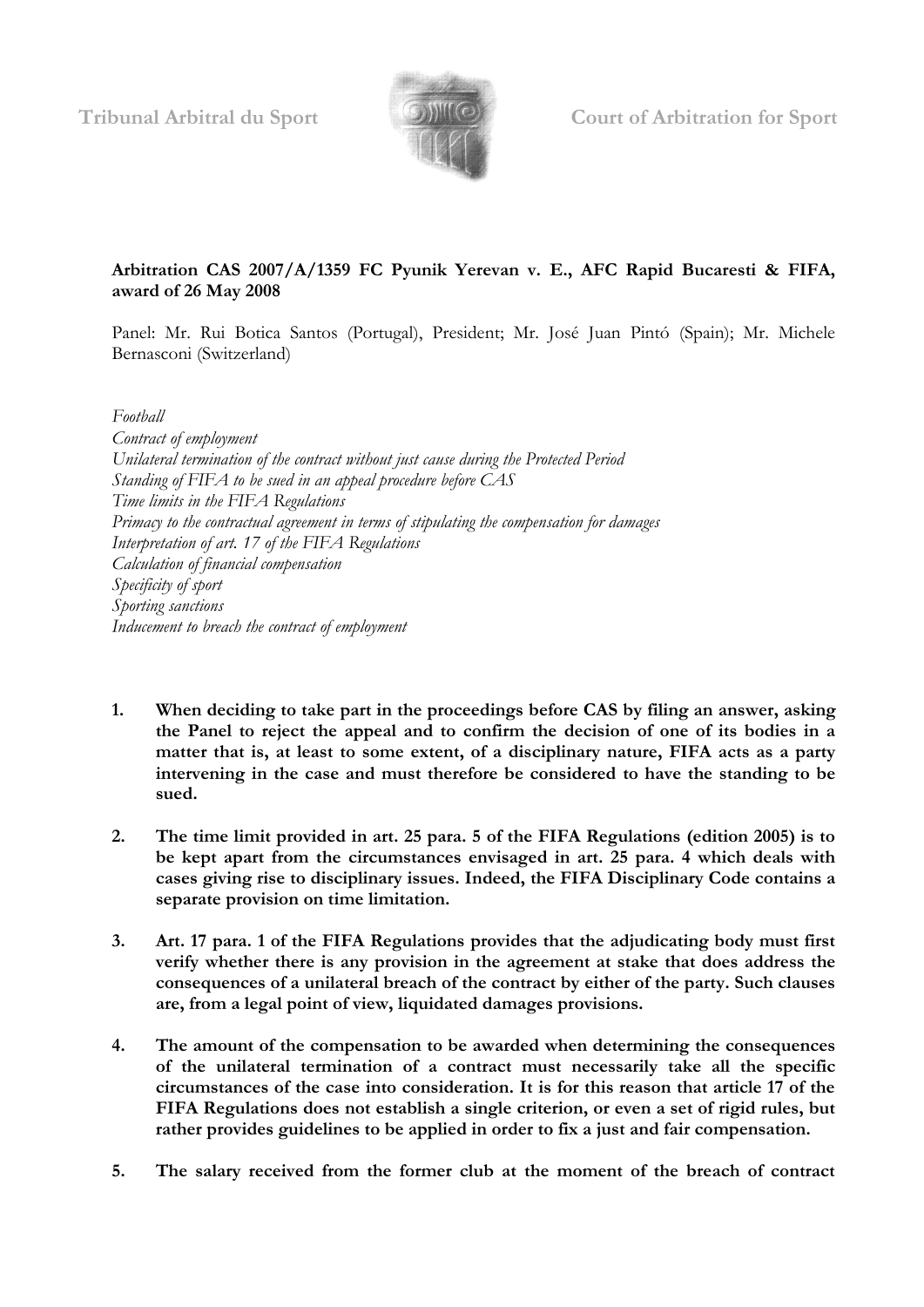**provides information with regard to the value of the services rendered by the player. However, when such criterion is taken into account, the salary to be received from the new club must prevail, as it is a better reflection of the real value of the services of the player at the time of the breach.**

- **6. The specificity of the sport must obviously take the independent nature of the sport, the free movement of the players but also the football as a market, into consideration. Therefore, when weighing the specificity of the sport a panel may consider the specific nature of damages that a breach by a player of his employment contract with a club may cause. In this context, the asset comprised by a player is obviously an aspect which cannot be fully ignored.**
- **7. There is a well accepted and consistent practice of the DRC not to apply automatically a sanction as per art. 17 para. 3 of the FIFA Regulations. Such an interpretation of the rationale of art. 17 para. 3 may be considered contrary to the literal interpretation, but appears to be consolidated practice and represents the real meaning of the provision as it is interpreted, executed and followed within FIFA.**
- **8. An inducement is an influence that causes and encourages a conduct. According to art. 17 para. 4 of the FIFA Regulations, the new club is required to demonstrate that it should not be held liable for having induced the player to breach the contract.**

FC Pyunik Yerevan (the "Appellant" or "FC Pyunik") is an Armenian football club with its registered office in Yerevan, Armenia, and is a member of the Football Federation of Armenia (FFA), which is affiliated to the Fédération Internationale de Football Association.

E. (the "Player" or "First Respondent") is a professional football player, born on 17 June 1986 in Cameroon.

AFC Rapid Bucaresti ("AFC Rapid" or the "Second Respondent"), is a Romanian football club with its registered office in Bucharest, and is a member of the Romanian Football Federation (RFF).

Fédération Internationale de Football Association (FIFA or the "Third Respondent") is the international federation governing the sport of football at worldwide level. FIFA is based in Zurich, Switzerland.

This appeal was filed by the Appellant against the decision rendered by FIFA Dispute Resolution Chamber (DRC) passed on 4 April 2007 (the "DRC Decision"), notified to the Parties on 3 August 2007.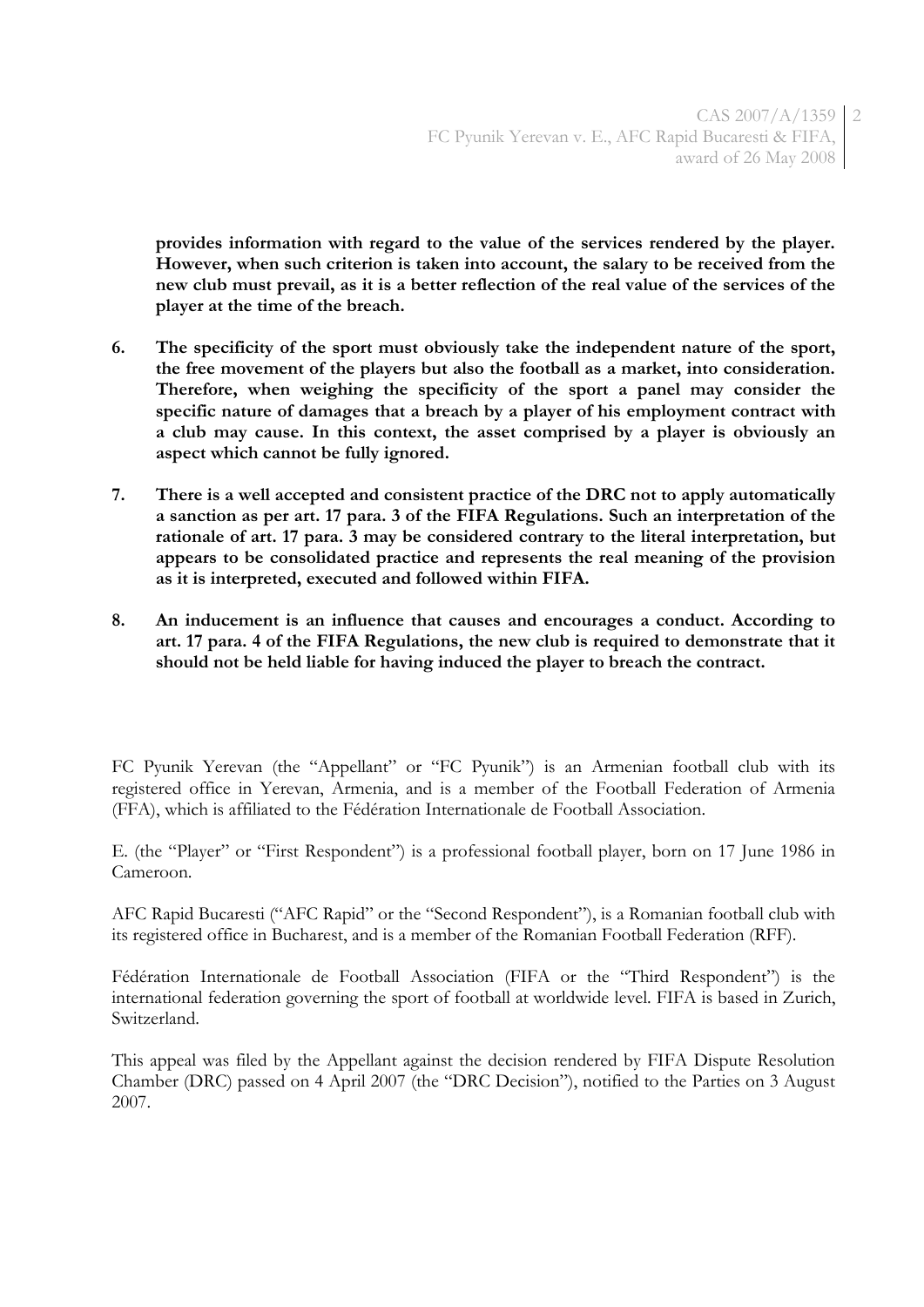3

The circumstances stated below are a summary of the relevant facts as established on the basis of the submissions of the Parties and by the evidence produced by them. The FIFA file was also taken into consideration.

On 1 March 2003 FC Pyunik and the Player signed an employment contract (the "Employment Contract") as a professional player for 3 years, *i.e.* valid until 1 March 2006.

At the time that the Employment Contract was signed, the Player was 16 years-old and his parents had no involvement in the negotiations regarding the Player's commitments towards FC Pyunik. FC Pyunik stated that the Player had been naturalised as Armenian citizen in September 2002, at the age of 16, of his own free will and without any coercion.

The Player started to receive a monthly salary of USD 300 with staggered increases to USD 1,200 as from 1 October 2004.

On 24 August 2005, approximately six months prior to the expiration of the Employment Contract, FC Pyunik informed FIFA that the Player had left the club without permission and was refusing to return to Armenia. At that time the Player was already 19 years old.

On 12 September 2005 AFC Rapid and the Cameroonian club PWD Social Club de Kumba ("PWD Social") signed a transfer agreement regarding the transfer of the Player. Under the terms of this agreement, AFC Rapid undertook to provide PWD Social with sports equipment and balls in exchange of the transfer of the Player.

On 20 September 2005, the Fédération Française de Football (FFF) informed FIFA that its affiliated club, FC Girondins de Bordeaux, had tried to conclude an employment contract with the Player but, by decision dated 1 June 2005, the Single Judge of the FIFA Players' Status Committee had rejected the request of the FFF for an authorization to register the player provisionally since no valid transfer contract had been concluded between the French club and FC Pyunik.

On 17 October 2005, the Football Federation of Cameroon (FECAFOOT) informed FIFA that it acknowledged the "desertion" of the Player and that it would inform FIFA if the Player applied to be registered with any Cameroonian club.

On 22 November 2005, the Player contacted FIFA and stated that he had been naturalized as Armenian citizen against his will and that he had been suspended by the FFA for two years, because he has left FC Pyunik. For all the above-mentioned reasons the Player demanded to be released from his contracts with FC Pyunik.

On 13 January 2006, FC Pyunik rejected the allegations made by the Player affirming that no coercion has been exercised on the Player with respect to his transfer to Armenia and his naturalisation.

On 18 and 25 January 2006 the Player alleged that the claim filed by FC Pyunik with regard to his naturalisation and the disciplinary sanction imposed on him had not been proved and that the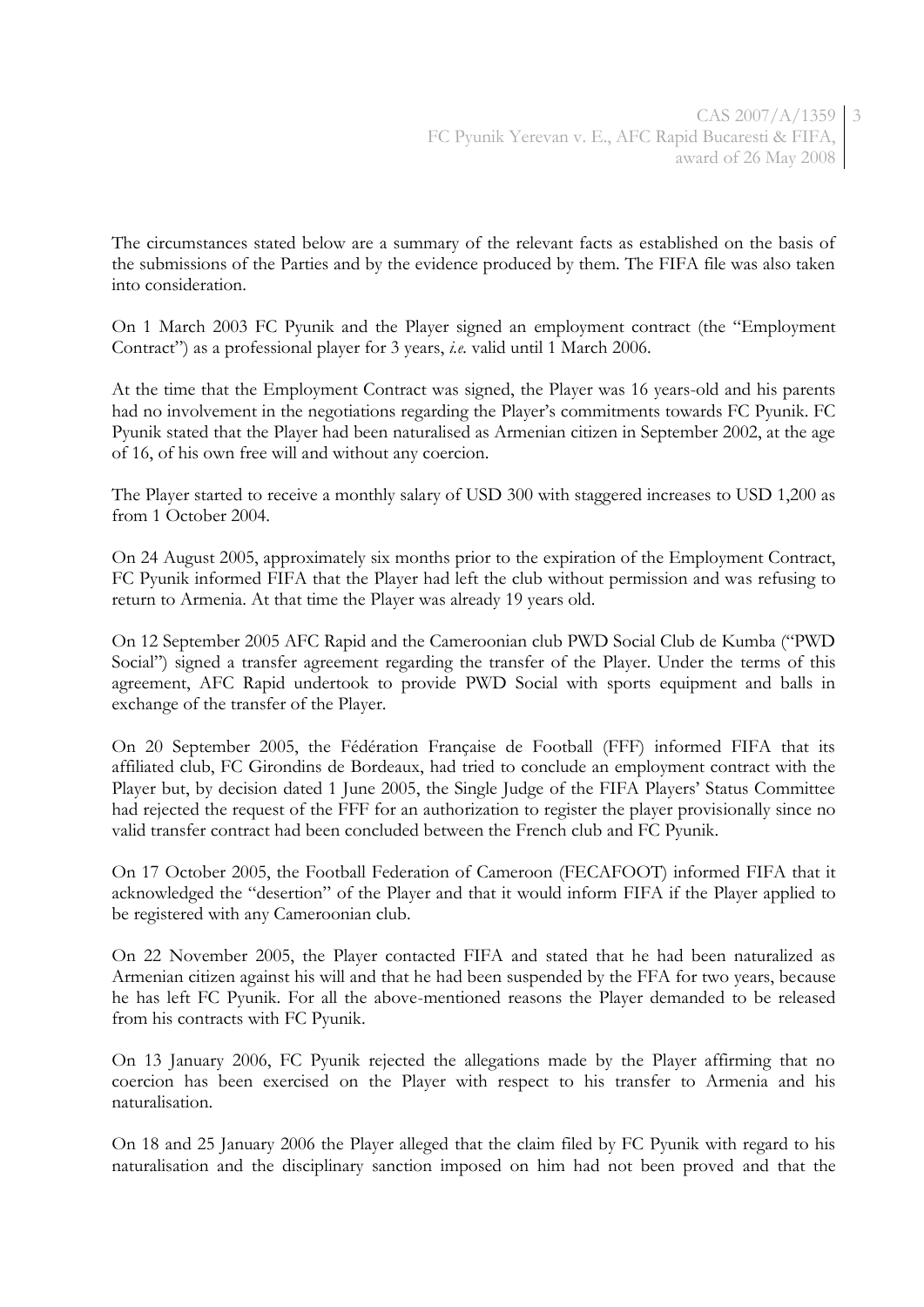4

Armenian passport showed that he was a Cameroonian citizen. Therefore, he applied for his registration with FC Pyunik to be cancelled and that he be allowed to join the club of his choice without having to pay any form of compensation.

On 1 March 2006, the AFC Rapid informed FIFA that an employment contract between the Player and PWD Social had been in force from 1 January 2002 to 1 January 2006 and that the International Transfer Certificate (ITC) for the Player had been issued on 26 January 2006.

On 7 March 2006, FIFA asked FECAFOOT, the Player and FFA how and when the Player had left Cameroon and on what basis he was transferred to FC Pyunik.

On 20 March 2006, FECAFOOT confirmed that the ITC was issued upon request from AFC Rapid and that the Player had been registered as an amateur player for PWD Social since 1999.

On 22 March 2006 FFA stated that the Player was registered for the first time in 2002 and that he had been Armenian national when he signed the contract with FC Pyunik in March 2003. The FFA stated also that it was the first association with the power to issue an ITC for the Player and the documents submitted by AFC Rapid were accordingly false.

On 7 April 2006, AFC Rapid informed FIFA that the Player approached the club himself and that the transfer agreement with the Cameroonian club had been concluded on 12 September 2005. The Player had subsequently signed an employment contract on 14 December 2005.

On 10 July 2006, AFC Rapid contacted FIFA requesting an investigation pursuant to art. 23 of the FIFA Regulations for the Status and Transfer of Players edition 2001 (the "FIFA Regulations"), as to whether the Player's registration with the FFA was at all proper. In AFC Rapid's view, the Player's registration in Armenia was contrary to FIFA Regulations because it involved an employment contract with a minor that had been signed neither by the parents nor by the Player's legal representative. This means that the Employment Contract was executed in violation of art. 12 of FIFA Regulations and FIFA Circulars 769, 801 and 901. Furthermore, it was also invoked the facts that (1) the Player had been unlawfully naturalised as Armenian citizen; and that (2) since the Player moved from Cameroon to Armenia the issue of an ITC was required considering the international transfer of a minor. For these reasons the contract and its registration should be considered null and void.

On 21 August 2006, FC Pyunik filed a claim against AFC Rapid and M., requesting the payment of compensation for breach of the Employment Contract by the Player, in the month of August 2005, when the Player left the club without permission or just cause.

FC Pyunik alleged that the Player had been induced to breach the Employment Contract. On 6 June 2005, the Player had been in Constanza, Romania with the Armenia under-21 team and met M., who was, at that time, working for AFC Rapid. M. was employed by FC Pyunik and FFA from 24 March 2003 to 7 June 2004 and knew the Player very well. FC Pyunik alleged that when the Player left Armenia he sent his luggage to M.'s girlfriend's address in Bucharest.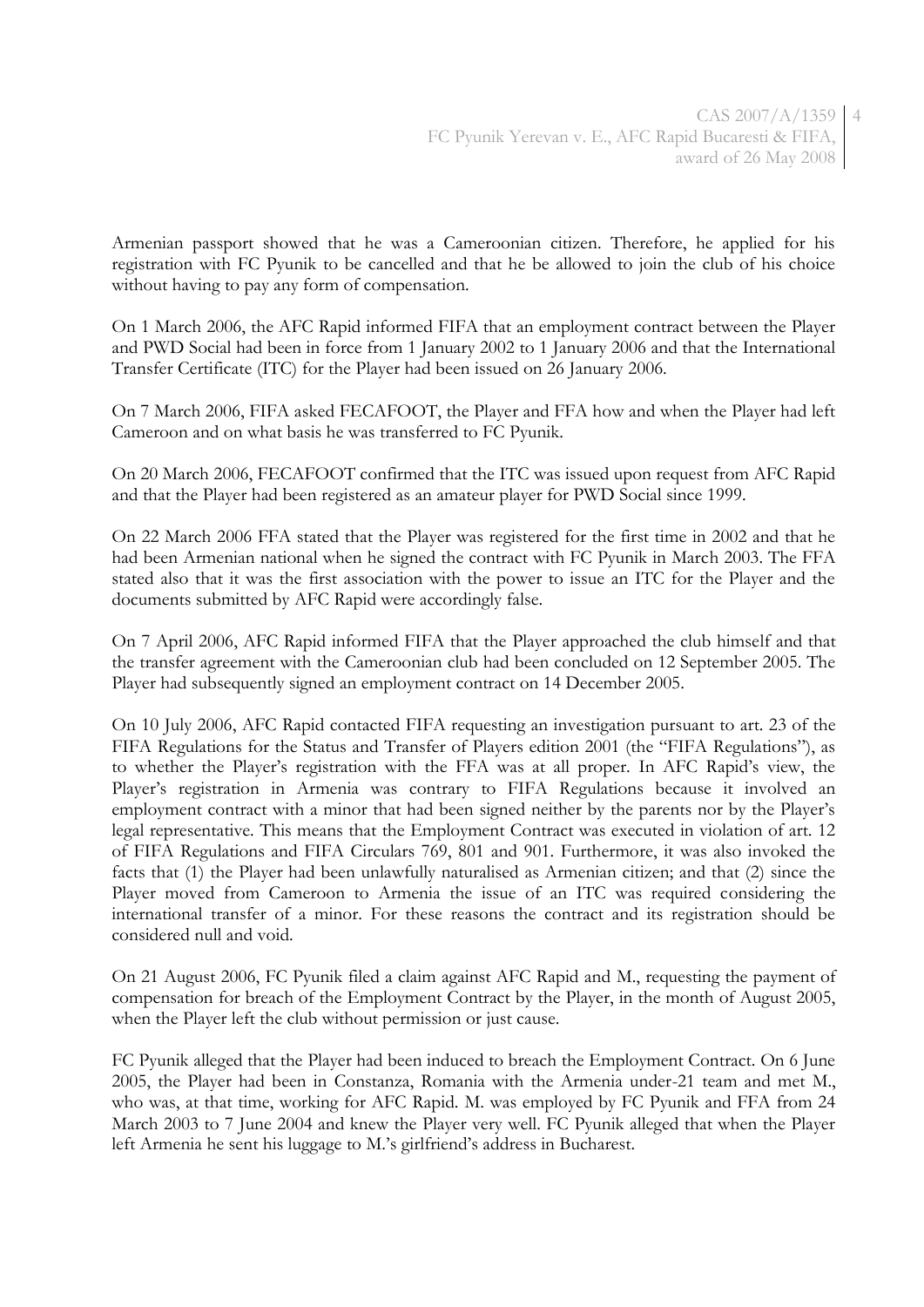Regarding the violation of FIFA Regulations with respect to the transfer of a minor, FC Pyunik pleaded that the Player acquired Armenia citizenship in September 2002 and signed an employment contract with FC Pyunik in March 2003, and that therefore the issue was in any case time-barred (art. 43 of the FIFA Regulations edition 2001; art. 25(5) of the FIFA Regulations edition 2005). The only pending issue before FIFA was the one concerning the breach of contract by the Player and the inducement of AFC Rapid to do so.

On 2 October 2006, AFC Rapid submitted its response. AFC Rapid reiterated that the Player was improper registered in Armenia; that he was duly registered in Cameroon since 1999 and that the Player approached the club by himself. AFC Rapid claimed that the two-year time limit was not applicable to breaches and that the ten-year limitation period under Swiss law was applicable. As far as the talks between the Player and M. at the UEFA European Under-21 Championship on 6 June 2005 were concerned, it pleaded that this fact was absolutely normal as they knew each other.

On 3 October 2006, the Player submitted his response, reiterating that he had been forced to stay in Armenia and to take the Armenian citizenship. By way of counterclaim he claimed a lump-sum compensation payment of EUR 50,000 in damages from FC Pyunik.

A second exchange of correspondence occurred on 9 November 2006 in which FC Pyunik replied to the claims of the Player; and on 7 December 2006 AFC Rapid referred back to its earlier submissions and the Player waived his right to submit a further response.

On 15 September 2006, FIFA informed AFC Rapid that as the dispute between FC Pyunik, the Player and AFC Rapid was purely a financial matter and with the view to allowing the Player to continue his career and the fact that his Employment Contract expired on 1 March 2006, it saw no further obstacles to the Player playing for AFC Rapid.

The DRC also noted that in accordance with constant practice and well-established understanding and case-law, no matter can be addressed if more than two years have elapsed since the facts arose. Consequently, the facts, which arose prior to 24 August 2003 were not discussed or taken into consideration by the DRC.

Entering into the substance of the matter, the DRC concluded that the Player and FC Pyunik were contractually bound by a valid employment contract, based on the following considerations:

- The Player was a minor player at the time he signed the Employment Contract;
- The Employment Contract was concluded for 3 years, in line with art. 18(2) of the FIFA Regulations;
- The Player received all salaries due under the Employment Contract on time;
- According to the applicable national Armenian law, a 16-years old individual has the legal capacity to enter into an employment relationship. In fact, the Employment Contract was signed and for 2 ½ years the Player never had challenged the validity of the contractual relationship.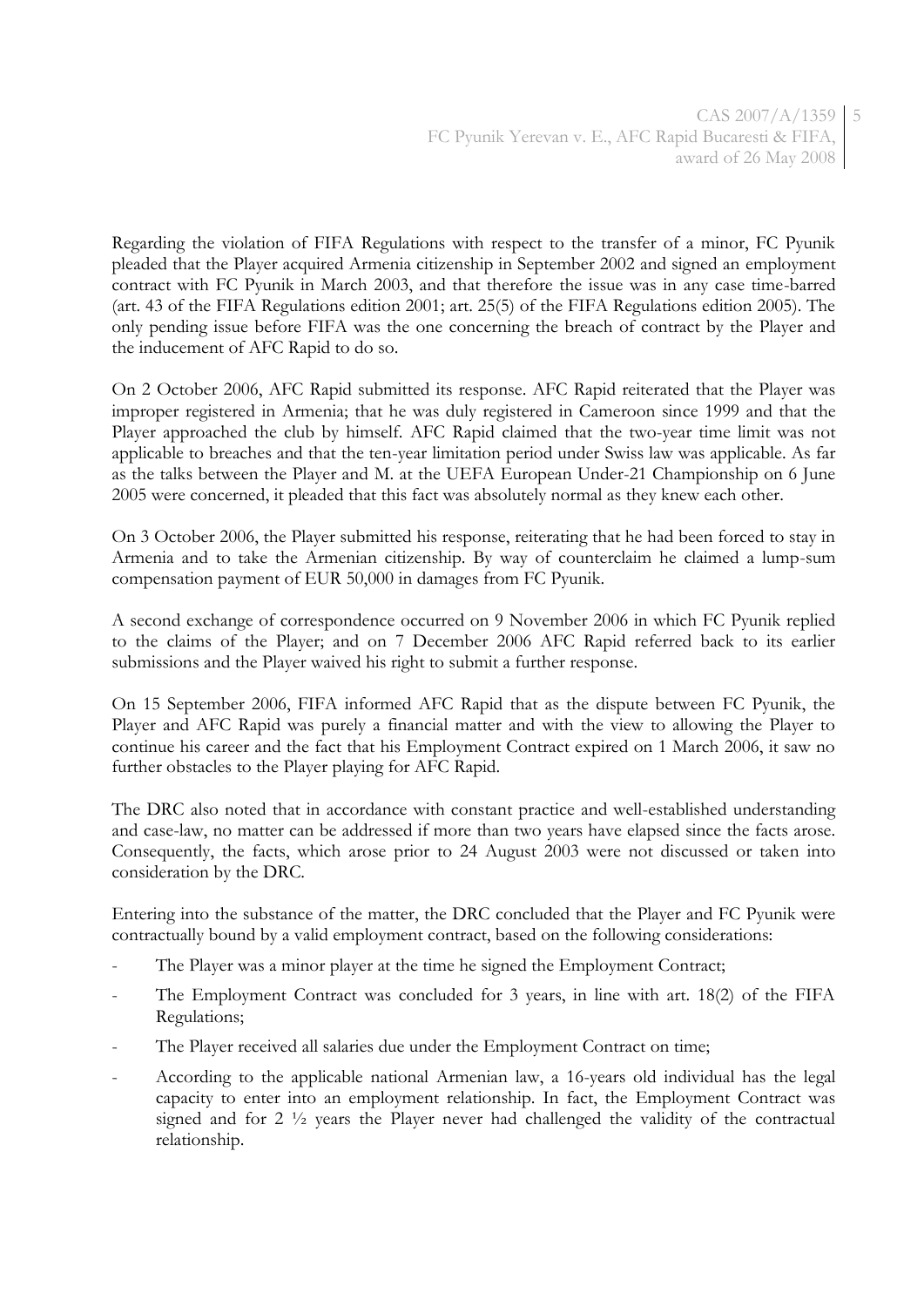Based on the previous considerations, the DRC has also reached the following considerations on the substance of the matter:

## *1. Liability for the breach of contract*

As the Player had not presented any valid reason or evidence to support that either his premature departure has been authorised by FC Pyunik, or that he had just cause to leave, it must be considered that the Player breached the Employment Contract.

## *2. Consequences of the unjustified breach of contract*

As per the objective criteria listed in art. 17(1) of the FIFA Regulations, it was considered appropriate to award a compensation of USD 15,000 to FC Pyunik, and as per art. 17(2) of the same regulations, AFC Rapid shall be deemed jointly liable for the payment of this amount. The amount of this compensation has been calculated on the basis of the following criteria:

- i) the Player's remuneration (i.e. USD 1,200);
- ii) the length of time remaining of the Employment Contract (i.e. 6 months);
- iii) the lack of any evidence of any concrete offer from other clubs in relation to the transfer of the Player;
- iv) the lack of any exceptional circumstances, which would mitigate or aggravate the amount of compensation.

## *3. Consequences for the club of inducement of unjustified breach of contract*

Further, the DRC stated that as per art. 17(4) of FIFA Regulations, a club seeking to register a player, who has unilaterally breached a contract during the protected period, will be presumed to have induced a breach of contract. This means that AFC Rapid had the burden to demonstrate that it should not be held liable for having induced the Player to breach the contract.

However, the DRC decided to reject the claim to impose a ban on registering any new player, either nationally or internationally, for two consecutive transfer periods, on the basis of the following considerations:

- i) The Player admitted that he moved to Bucharest under M.'s influence; however, he also emphasised that AFC Rapid advised him to stay in Cameroon until the expiration of his contract with FC Pyunik and M. had only acted as consultant with regard to the player's football ability.
- ii) It was the Player who approached AFC Rapid to conclude a transfer agreement with the PWD Social, where the Player was under contract until 1 January 2006.
- iii) The Player only started training with AFC Rapid and signed a new employment contract on 14 December 2005, after concluding the transfer agreement with the abovementioned Cameroonian club.

Considering all the facts and arguments pleaded by the Parties and the DRC's views on the substantive matters, the following decision was reached: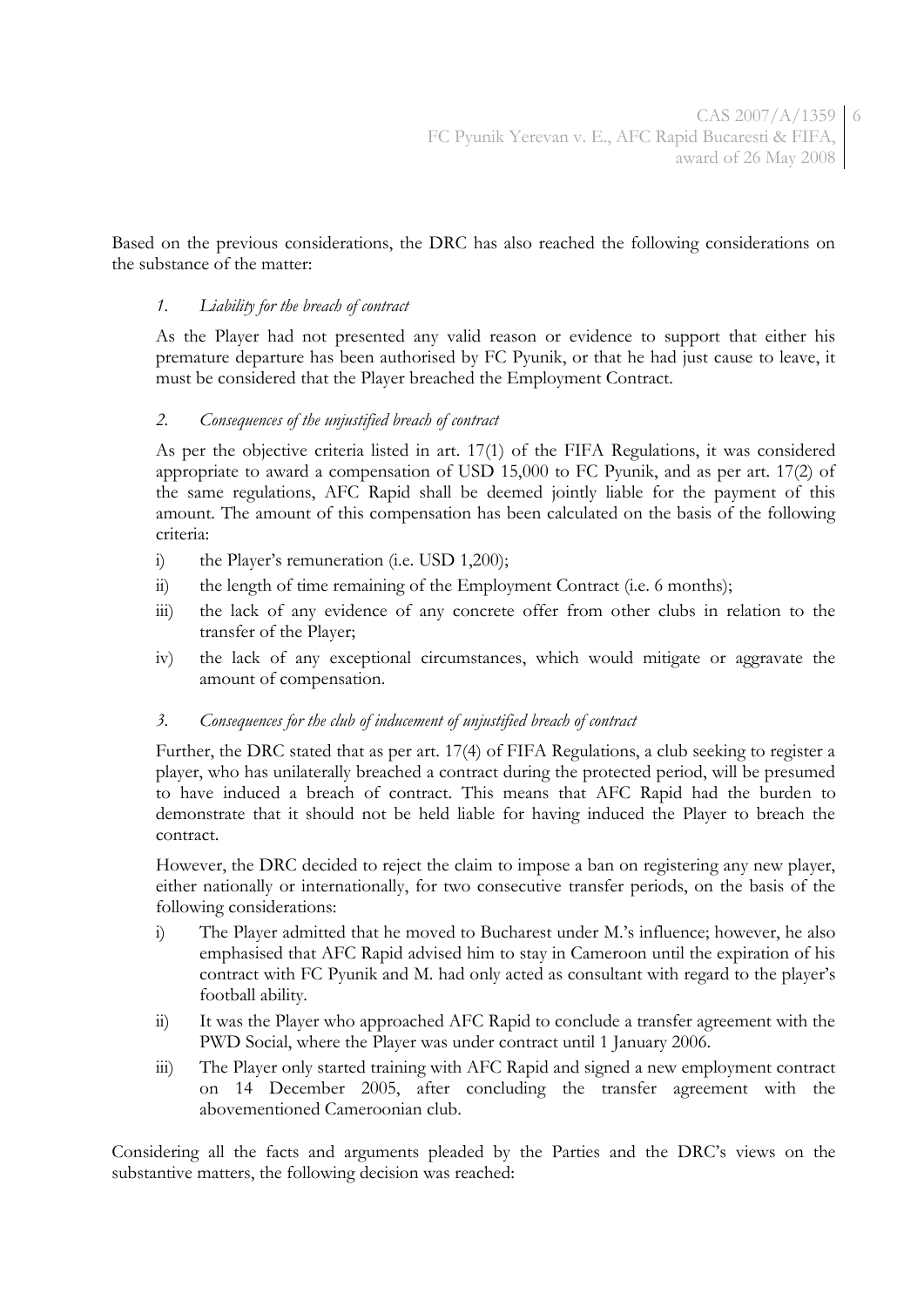7

- *"1. The claim of the club FC Pyunik Yerevan is partially accepted.*
- *2. The player E. is ordered to pay USD 15,000 to the club FC Pyunik Yerevan within the next 30 days as from the date of notification of this decision.*
- *3. The club AFC Rapid Bucaresti is jointly responsible for the payment of the abovementioned amount if the same is not paid within one month of notification of this decision.*
- *4. If the aforementioned amount is not paid within the stated deadline, an interest rate of 5% per year shall apply, as from the stated deadline.*
- *5. Any further claim lodged by FC Pyunik Yerevan is rejected.*
- *6. The counter-claim of the player E. is rejected.*
- *7. In the event that the above-mentioned amount is not paid within the stated deadline, this matter shall be submitted to FIFA's Disciplinary Committee, so that the necessary disciplinary sanctions may be imposed.*
- *8. The club FC Pyunik Yerevan is instructed to inform the player E. immediately and directly of the account number to which the remittance is to be made and to notify the Dispute Resolution Chamber of every payment received.*
- *9. (…)"*

On 17 August 2007, the FC Pyunik filed a Statement of Appeal against the DRC Decision with the Court of Arbitration for Sport (CAS), pursuant to art. 61 para. 1 of the FIFA Statutes. On 31 August 2007, the FC Pyunik filed the Appeal Brief.

On 24 September 2007, the Player filed his answer.

On 26 September 2007, FIFA filed its answer.

On 2 October 2007, the AFC Rapid filed its answer.

By a letter dated 4 October 2007, the Parties were invited by the CAS Court Office to state whether they preferred a hearing be held in this matter or for the Panel to issue an award on the basis of the written submissions.

Given the position adopted by the Parties with regard to the need for a hearing and the Appellant's application in the Appeal Brief regarding the consolidation of cases CAS 2007/A/1358 and CAS 2007/A/1359, the Panel decided the following, of which the Parties were duly informed by a notice sent on 23 November 2007:

*"(…)*

*i. The Panel, in accordance with article R57 of the Code of Sports-related Arbitration (hereinafter "the Code"), has decided to hold a hearing to solve the present dispute. You will be informed in due course about the precise date when it will take place.*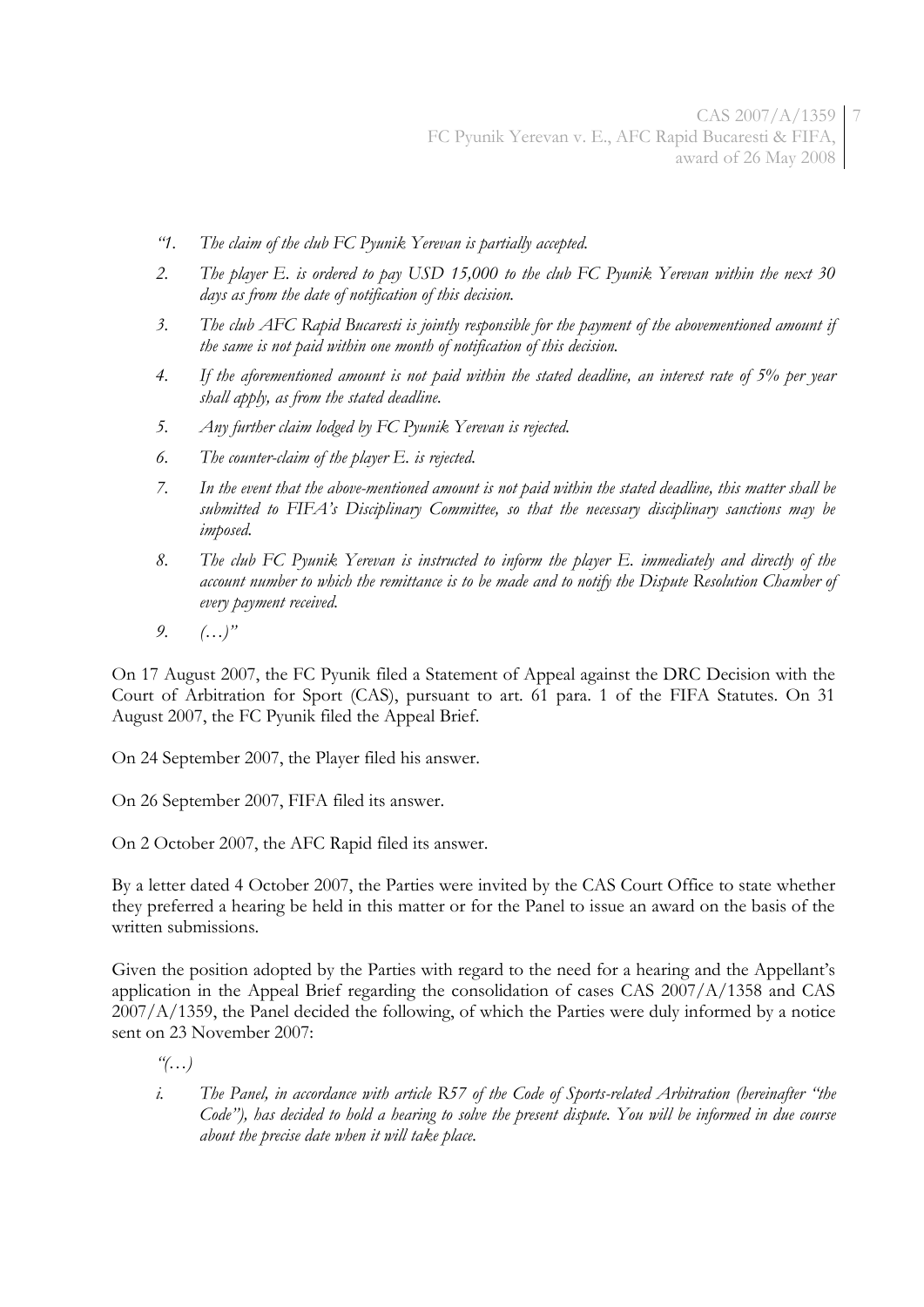CAS 2007/A/1359 8 FC Pyunik Yerevan v. E., AFC Rapid Bucaresti & FIFA, award of 26 May 2008

*ii. After due consideration of the request raised by the Appellant in its letter dated 17 August 2007, the Panel has decided that the cases CAS 2007/A/1358 and CAS 2007/A/1359 will be held separately and consequently there will be two awards issued. Nevertheless, the Panel is still evaluating the possibility to hold one sole hearing where both cases will be dealt. In this regard, I hereby invite the parties to file any objections, on or before 1 December 2007, to the possibility of a unified hearing.*

*(…)"*

In the said notice, the Panel further:

- 1. requested AFC Rapid and the Player to provide to the CAS Court Office with an English translation of all documents and attachments filed in French language, on or before 14 December 2007, otherwise they would have been disregarded by the Panel in accordance with article R29 of the Code of Sports-related Arbitration ("CAS Code"); and
- 2. informed AFC Rapid and the Player that since they have failed to pay their part of the advance court fees payable, all counter claims filed will be deemed to be withdrawn.

On 6 February 2008, the hearing took place at the CAS.

During the hearing, the Panel decided to request FIFA, pursuant to art. R44.3 of the CAS Code, to submit a copy of all, or at least of a certain number of the most significant cases in which there has been a final decision by the DRC, which supported the existence of a standard practice on the part of FIFA as to the interpretation and application of article 17(3) of the FIFA Regulations as not to require the automatic and mandatory imposition of sporting sanctions on players who are proved to have breached their contract during the protection period.

During the hearing, the Appellant made an application pursuant to R44.3 of the CAS Code, that AFC Rapid provide it with a copy of the agreement regarding the transfer of the Player to Paris Saint-Germain. On 13 February 2008 AFC Rapid lodged a copy of the transfer agreement with Paris Saint-Germain, from which it was established that the transfer fee paid to the transferor club was EUR 131.580 (EUR 125.000 after deduction of the solidarity contribution).

## **LAW**

## **CAS Jurisdiction**

- 1. The jurisdiction of CAS, which is not disputed, derives from art. 61 para. 1 of the FIFA Statutes and R47 of the CAS Code.
- 2. Additionally, the Parties confirmed the jurisdiction of CAS by signing the order of procedure.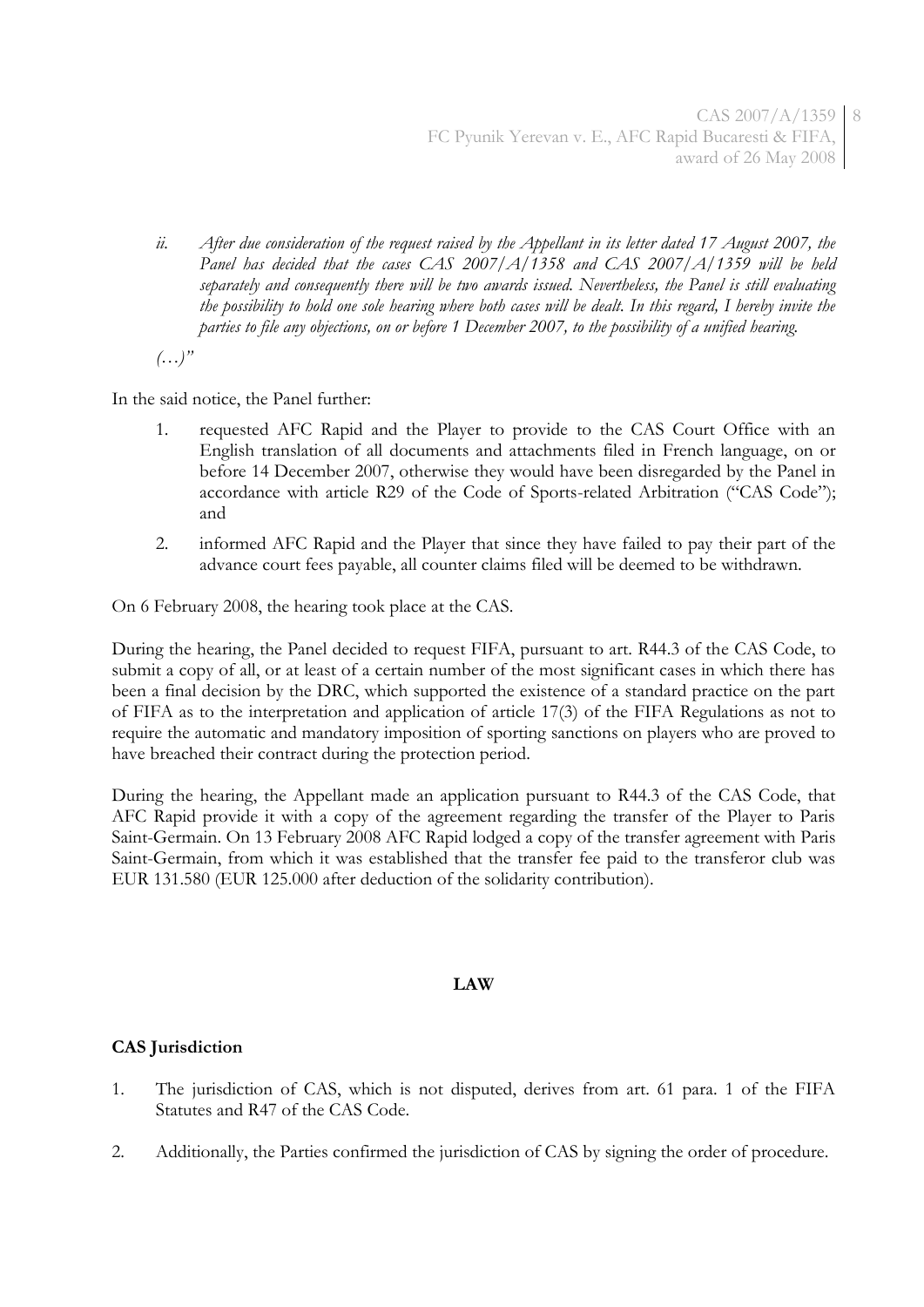3. It follows that CAS has jurisdiction to decide this dispute. The mission of the Panel follows from art. R57 of the CAS Code, according to which a panel has full power to review the facts and the law of the case. Furthermore, the same article provides a panel may issue a new decision, which replaces the decision challenged, or set the decision aside and refer the case back to the previous instance.

## **Applicable Law**

4. Art. R58 of the CAS Code reads as follows:

*"The Panel shall decide the dispute according to the applicable regulations and the rules of law chosen by the*  Parties or, in the absence of such a choice, according to the law of the country in which the federation, *association or sports-related body which has issued the challenged decision is domiciled or according to the rules of law, the application of which the Panel deems appropriate. In the latter case, the Panel shall give reasons for its decision"*.

5. Then, art. 60 para. 2 of the FIFA Statutes provides as follows:

*"The provisions of the CAS Code of Sports-Related Arbitration shall apply to the proceedings. CAS shall primarily apply the various regulations of FIFA [...] and, additionally, Swiss law"*.

6. The Employment Contract does not contain any choice-of-law clause and the Parties have not otherwise specifically agreed on the applicable law. The Panel will therefore decide according to the various regulations of FIFA and additionally, Swiss Law.

## **Appellant's request that FIFA be joined as a Respondent**

- 7. The Appellant's applies that FIFA be joined as a Respondent in these proceedings.
- 8. FIFA has requested to be excluded from the proceedings on the following grounds:
	- 1. *"(…) the present procedure relates to a dispute between the two clubs and the player of the reference pertaining to a breach of an employment contract and the inducement to such breach of an employment contract respectively, and does not concern FIFA"*.
	- 2. FIFA also stress that *"(…) the Dispute Resolution Chamber, in the matter at stake, acted in its role as the competent deciding body of the first instance and was not a party to the dispute"*.
	- 3. Moreover, FIFA emphasizes that *"(…) the appealed decision of the Dispute Resolution Chamber (…) is not one with any disciplinary nature (…)"* and that *"(…) the appeal in question does not contain any request against FIFA"*.
- 9. In reply the Appellant confirmed to maintain FIFA as a Respondent, basically for the following reasons: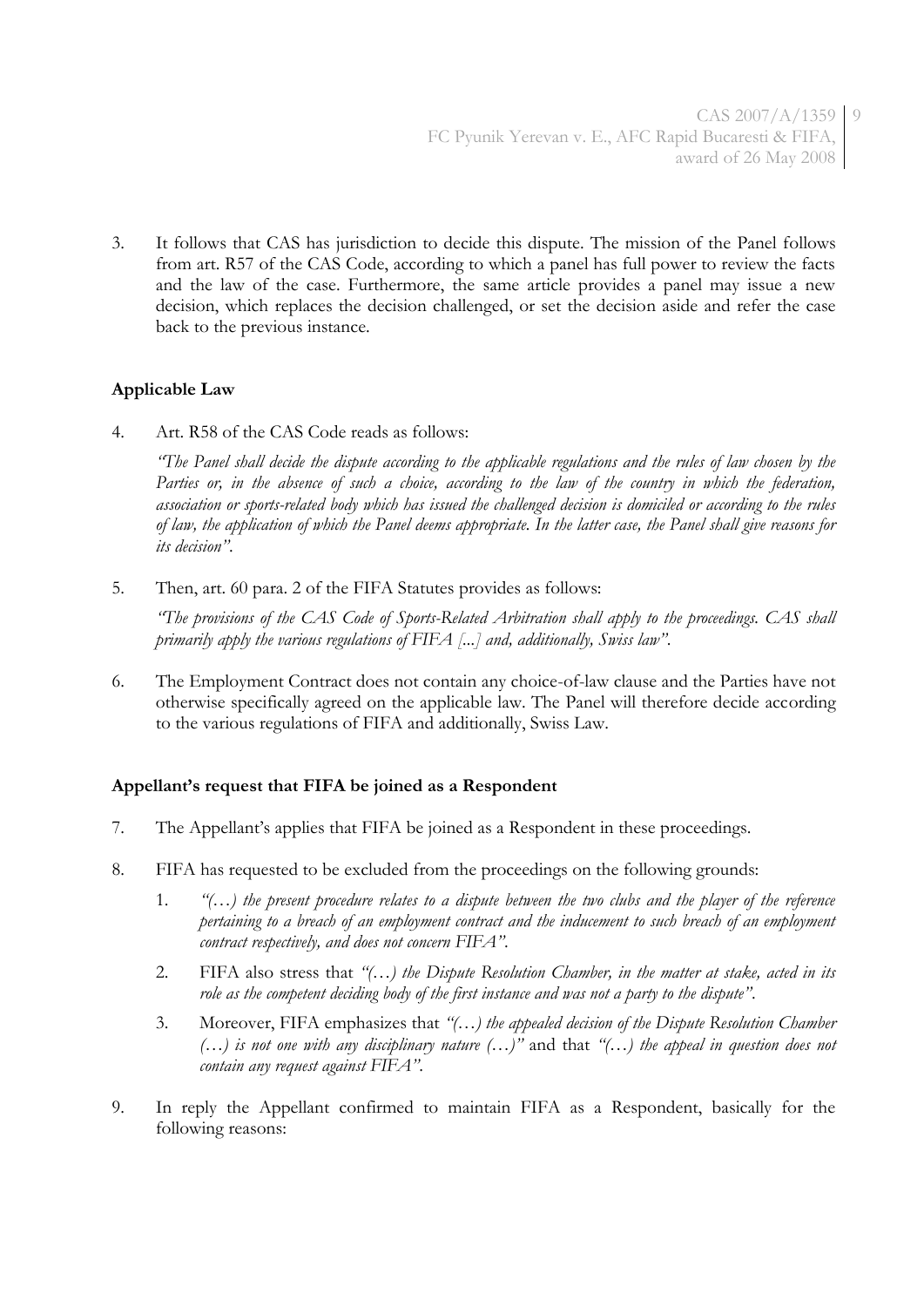- 1. *"(…) if FIFA is not a part in the procedure as a Respondent, the request for sporting sanctions for both the other two Respondents could not be reached (…) [and] no sporting sanctions could be taken by the CAS"*.
- 2. The Appellant *"(…) have already requested against FIFA, as per [its] «Request for Relief» point 4, of [its] Appeal Brief: that both respondents have to be condemned to sporting sanctions of 6 months and of two transfer windows without inscriptions of players on the national and international level. AS FIFA FAILED TO SANCTION THEN ACCORDING TO THE FIFA REGULATIONS FOR THE STATUS AND TRANSFER OF PLAYERS".*
- 3. The *"(…) claim against FIFA is clearly stated in the Appeal Brief and, as per the FIFA Regulations and the contents of the DRC decision, both Respondents are liable for «breach of contract» and «induction of breach of contract» and FIFA should have sanctioned both of them, but failed to do so, in total contraction with the said Regulations".*
- 10. The Panel notes that the submissions filed by the Appellant contain a specific request against FIFA, and FIFA has filed an answer in the proceedings asking the Panel to reject the appeal and to confirm the decision of the DRC in its entirety. Additionally, the matter at stake is, at least to some extent, of disciplinary nature, since a part of the subject of the dispute is the issue whether FIFA had to sanction AFC Rapid and/or the Player. For these reasons, the Panel considers and decides that FIFA should be considered as a respondent in this procedure, in accordance with its intervention in the proceedings, which became effective when the Appellant reiterated its will to address the appeal against FIFA and FIFA, in its answer, formally requested that CAS reject the appeal and confirm the DRC Decision.

# **The Merits of the Appeal**

- 11. The appeal challenges the merits of the DRC Decision in respect to the following issues:
	- 1. The amount of compensation to be granted to the Appellant for the unlawful breach of the contract by the Player, which the Appellant considers should be EUR 850.000;
	- 2. The joint and several liability of AFC Rapid;
	- 3. The failure to impose any sporting sanction on the Player; and
	- 4. The failure to impose any sporting sanctions on AFC Rapid as a consequence of the inducement made by this latter club in the breach of the contract by the Player with the Appellant.
- 12. The Panel will analyze each of the said issues separately.
- 13. In his answer the Player claimed that his registration with the Appellant must be considered illegal, with retroactive effect. Leaving the issue of the modalities of the registration of the Player aside for a moment, and assuming the validity of the Employment Contract, the Panel notes that it can be considered that the Player is in breach of contract, in this case, as the DRC finding as to the existence of the said breach has not been contested. Accordingly, the Panel does not have to reconsider this aspect of the case. This matter was decided by the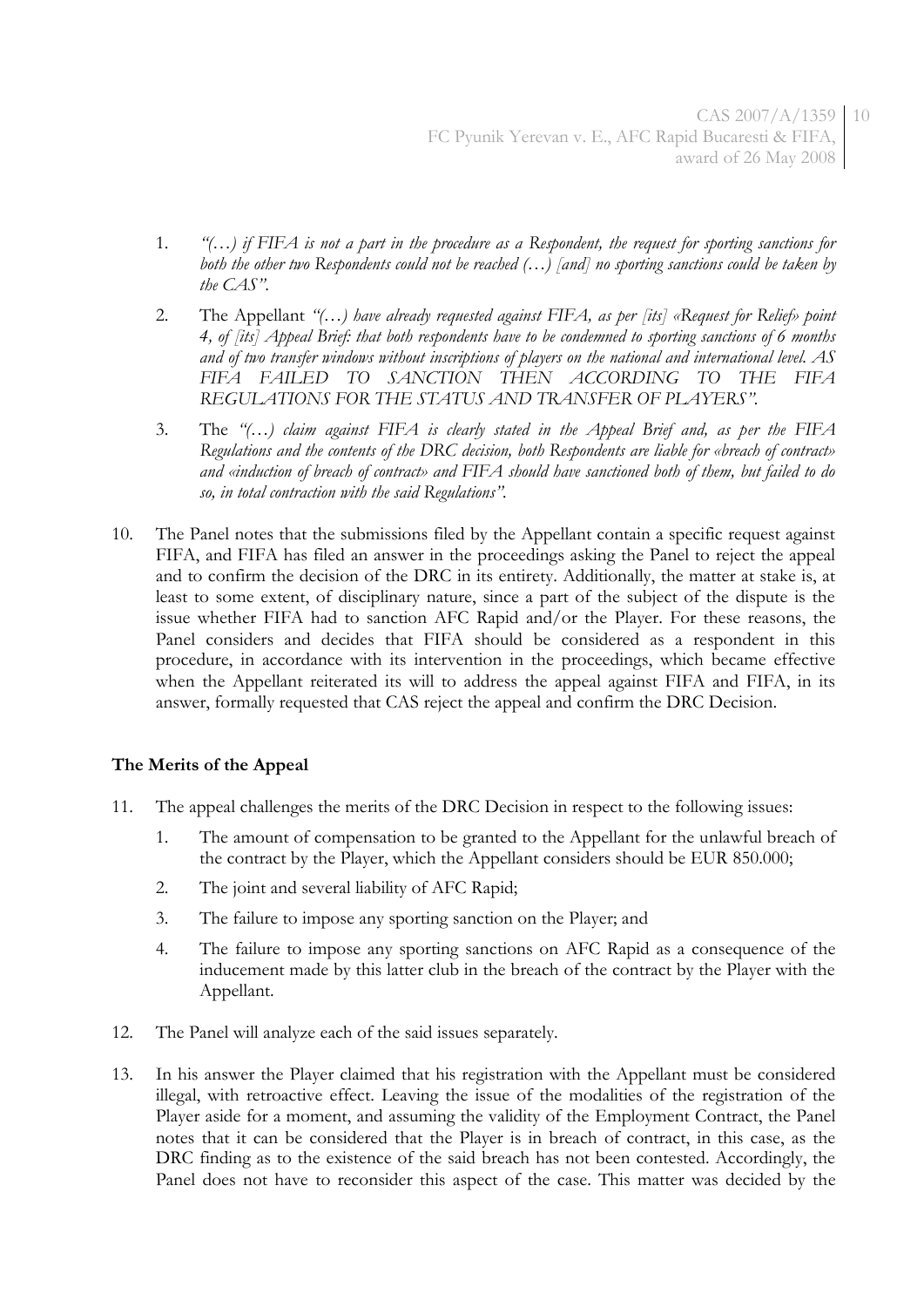DRC and is not per se at issue in this appeal. The Panel will likewise not consider the Player's counter-claim for damages for loss and damage allegedly incurred to be awarded *ex aequo et bono* in the sum of EUR 50.000, in accordance with the Panel's decision rendered during these proceedings, notice of which was given to the Parties by the CAS Court Office on 23 November 2007, to the effect that the said claim is deemed to have been withdrawn as the corresponding advance costs were not paid.

## *a) Level of compensation owed by the Player*

- 14. The main issue in this appeal concerns the consequences of the breach by the Player of his Employment Contract with the Appellant.
- 15. Before proceeding to consider this issue, the Panel will first consider the question raised by the Respondents regarding the alleged unlawful registration of the Player with the Appellant.
- 16. The Respondents' position regarding this question is as follows:
	- i) The registration of the Player by the Appellant is illegal, in complete violation of the applicable FIFA Regulations, particularly the provisions regarding the protection of minors, ITC requirements and naturalization of players;
	- ii) Even if Armenian employment legislation recognizes that a player who has passed his sixteenth birthday is able to enter into a contract of employment without needing anyone's approval, this only applies to players of Armenian nationality;
	- iii) The fact is that the Player has Cameroonian nationality, as can been seen from his passport.
- 17. The Panel shares the view of the DRC regarding which edition of the FIFA Regulations shall be the relevant one. In fact, art. 26 of the FIFA Regulations for the Status and Transfer of Players (edition 2005) states the following: *"Any case that has been brought to FIFA before these Regulations come into force shall be assessed according to the previous regulations (par. 1). All other cases shall be assessed according to these Regulations (para. 2)".*
- 18. Taking into consideration the fact that the claim was lodged with FIFA on 24 August 2005 and that the current Regulations came into force on July 1, 2005, the edition 2005 of the FIFA Regulations for the Status and Transfer of Players shall apply to the case at hand.
- 19. In order to establish whether the transfer of the Player to the Appellant was, or was not, in accordance with the provisions of the Regulations regarding Protection of Minors, of the then-applicable Regulations (edition 2001), and the Regulations currently in force (edition 2005), it is necessary to decide whether his naturalisation was, or was not, lawful. In this regard, the Appellant pleads that the Respondents' entitlement to raise this matter is time barred.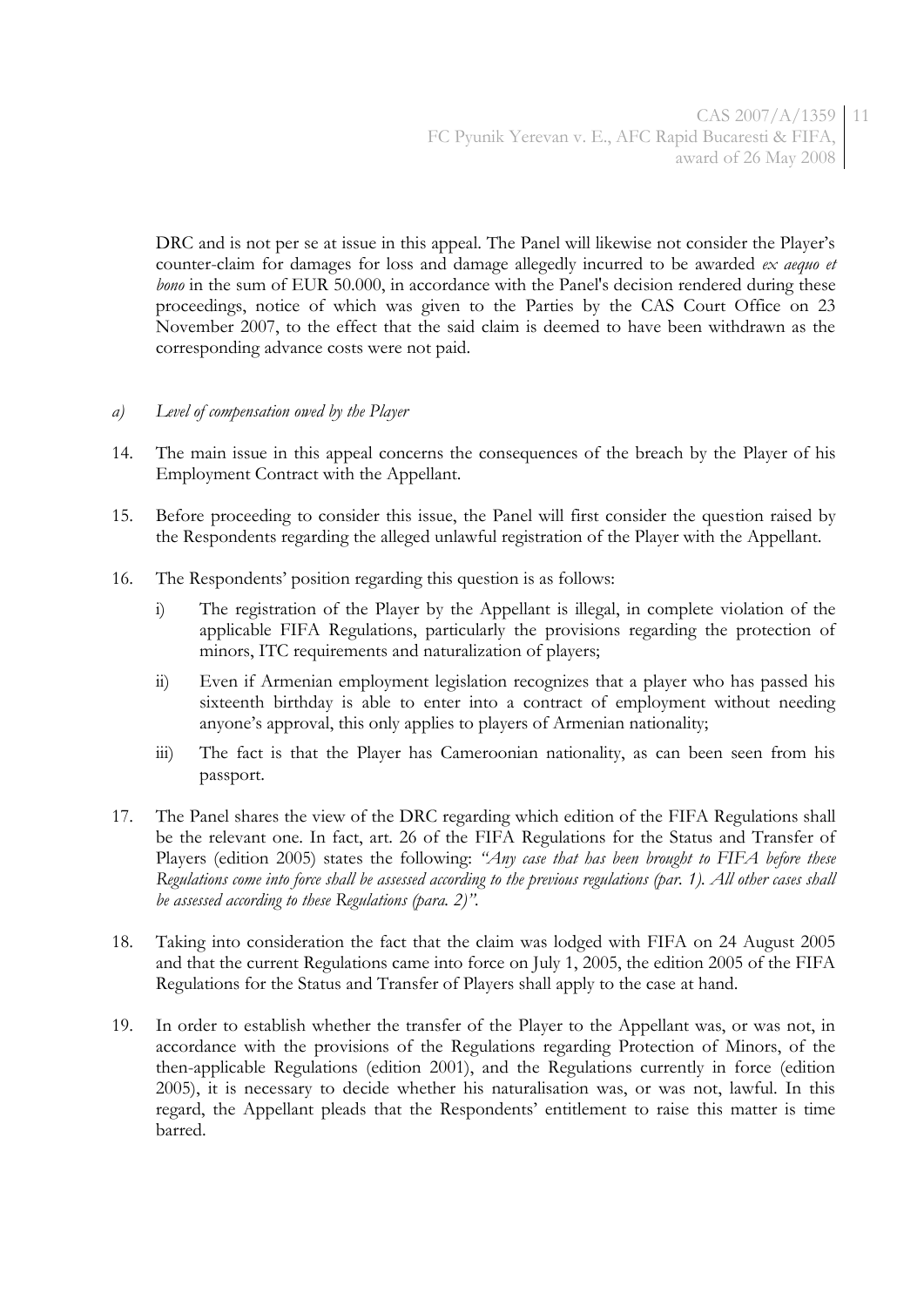CAS 2007/A/1359 12 FC Pyunik Yerevan v. E., AFC Rapid Bucaresti & FIFA, award of 26 May 2008

- 20. In fact, according with art. 25 para. 5 of the FIFA Regulations (edition 2005), the FIFA's Players' Status Committee, the DRC and the single judge of the DRC *"shall not hear any case (…) if more than two years have elapsed form the event giving rise to the dispute"*. The fact is that the Employment Contract between the Player and FC Pyunik was signed on March 2003 and the naturalization of the Player or, at least, the attainment of Armenian citizenship in order to play in Armenian national teams occurred in 2002. The Panel should therefore conclude that the alleged violation by the Appellant occurred more than 2 years before the claim was submitted to FIFA. However, if the consequence of the alleged breach by the Appellant is that the Employment Contract is null and void, the said time-barring has not occurred as if the said agreement is null and void it is so *ab initio* and never had any legal validity. Consequently, the nullity of the Employment Contract, if any, can be considered at any time and cannot be timebarred. In the latter regard the Panel clarifies that the time-limit provided in art. 25 para. 5 of the FIFA Regulations is to be kept apart from the circumstances envisaged in the preceding paragraph (i.e. art. 25 para. 4) which provides that *"if there is reason to believe that a case raises a disciplinary issue, the Players' Status Committee, the Dispute Resolution Chamber, the Single judge or the DRC judge (as the case may be) shall submit the file to the Disciplinary Committee together with a request for the commencement of disciplinary proceedings, in accordance with the FIFA Disciplinary Code"*. Indeed, the FIFA Disciplinary Code contains a separate provision on time limitation (cf. FIFA Disciplinary Code, edition 2007, art. 42 ff.). This means that although the DRC was unable to consider circumstances related to facts which occurred more than two years prior to the event giving rise to the dispute, it could nevertheless (i) have acknowledged the nullity, if any, of the Employment Contract and (ii) have submitted the facts, which it considered might amount to a disciplinary offence, to the FIFA Disciplinary Committee.
- 21. However, the Player had his eighteenth birthday on the 17th June 2004, when the Employment Contract was still in force. This means that, at least as from the Player's eighteenth birthday, any defects related to non-compliance with the minors protection rules in existence when the contract was signed, were resolved or remained at least undisputed between the Parties. The Panel notes that for a fair period of time the Player did play for the Appellant, in exchange of a certain salary. The Panel considers that on the date on which FC Pyunik informed FIFA that the Player had breached the Employment Contract, the contract was validly in force. Accordingly, the question related to the effect on the dispute between the Parties of the alleged breach of the rules regarding the protection of minors on the date on which the Employment Contract was signed, is to be decided so that the Panel is not prevented from considering that the Player breached his contract with the Appellant and to state what the consequences of the said breach are.
- 22. The first consequence of terminating a contract without just cause is that the party in breach is required to pay compensation. According to art. 17 para. 1 of the FIFA Regulations, *"unless otherwise provided for in the contract, compensation for breach shall be calculated with due consideration for the law of the country concerned, the specificity of sport, and any other objective criteria"*, some of which are also provided in the same article.
- 23. Art. 17 para. 1 of the FIFA Regulations asks therefore the adjudicating body to first verify whether there is any provision in the agreement at stake that does address the consequences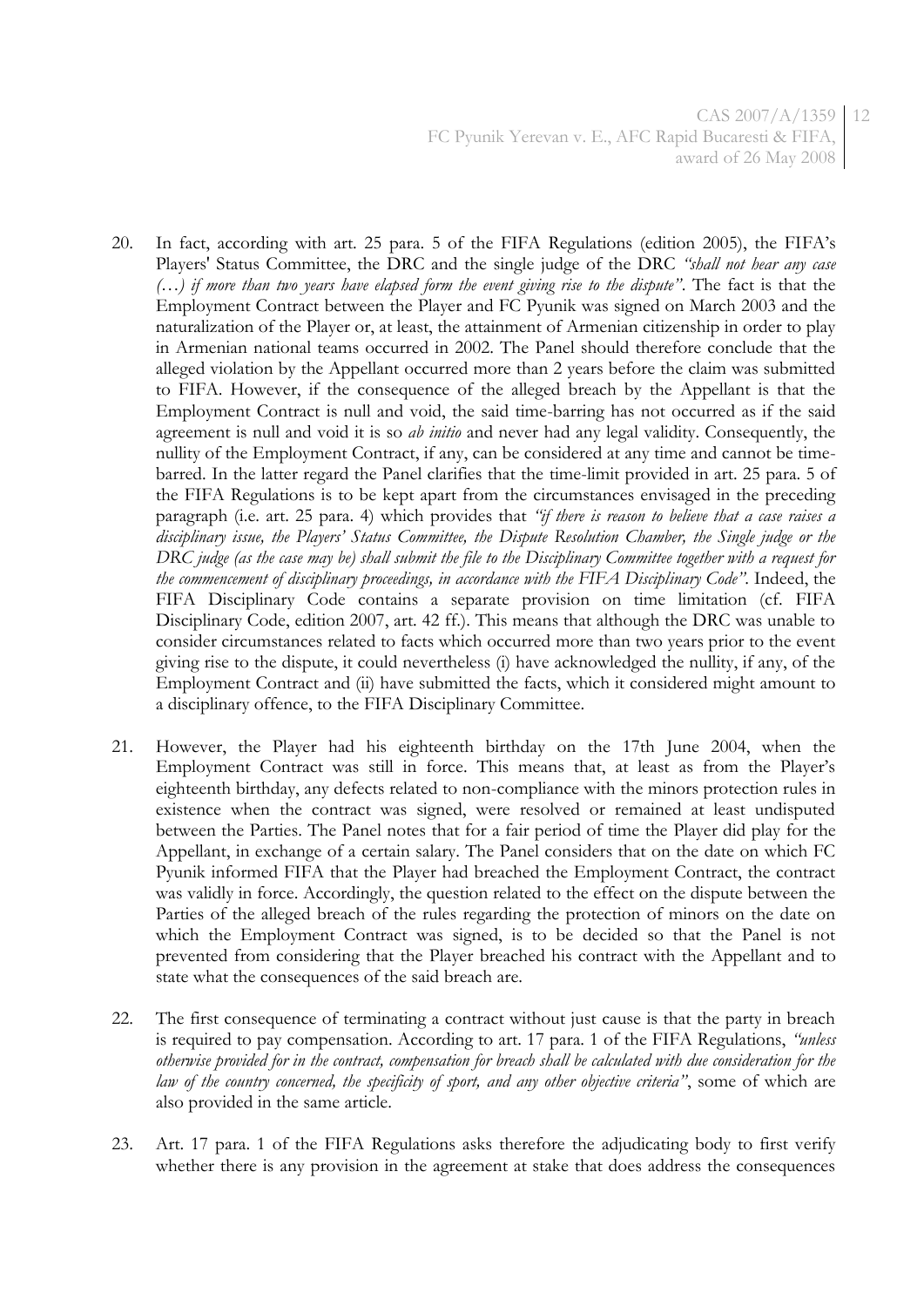of a unilateral breach of the agreement by either of the party. Such provisions are for instance so-called buy-out clauses, i.e. clauses that determine in advance the amount to be paid by a party in order to terminate prematurely the employment relationship. Such kind of clauses are, from a legal point of view, liquidated damages provisions.

- 24. The Panel notes that the Parties did not include in the Employment Contract any provision with respect to the amount of compensation to be paid in case of breach of the Employment Contract.
- 25. To determine the consequences of the unlawful termination of the contract by the Player, in particular the amount of compensation to be awarded, the Panel has to consider the categories of factors provided by art. 17 of the FIFA Regulations.
- 26. First, the Panel considers important to highlight the ultimate rationale of this provision of the FIFA Regulations, i.e. to support and foster contractual stability (cf. CAS 2005/A/876, p. 17: *"[…] it is plain from the text of the FIFA Regulations that they are designed to further «contractual stability» […]"*).
- 27. Second, the Panel considers that the amount of the compensation to be awarded must necessarily take all of the specific circumstances of the case into consideration. It is for this reason that article 17 of the FIFA Regulations does not establish a single criterion, or even a set of rigid rules, but rather provides guidelines to be applied in order to fix a just and fair compensation. It is against this background that art. 17 requests to establish such an amount in accordance with due consideration of the law of the country concerned, the specificity of sport and further objective criteria, including in particular the remuneration and other benefits due to the player under the existing contract and/or the new contract, the remaining time of the existing contract up to a maximum of five years as well as the fees and expenses paid or incurred by the former club (amortised over the term of the contract). Finally, one has to consider whether the breach occurred within or out of the so-called Protected Period (i.e. the period of three entire seasons or three calendar years, whichever come first, following the entry into force of the employment relationship, if the employment agreement was concluded prior to the  $28<sup>th</sup>$  birthday of the player concerned, while the period is of two years, or two football seasons respectively, if the agreement was concluded after the  $28<sup>th</sup>$  birthday of the player – cf. the section "Definitions" of the FIFA Regulations).
- 28. The Panel shall now review the factors indicated in art. 17 of the FIFA Regulations in order to guide it in the fixing of the compensation to be awarded in this case.
- 29. The Panel starts by considering that in the present case, the monthly remuneration paid to the Player on the date when the Employment Contract was terminated was of USD 1,200.
- 30. Further, the remaining time of the Employment Contract, i.e. the existing contract, was of 6 months.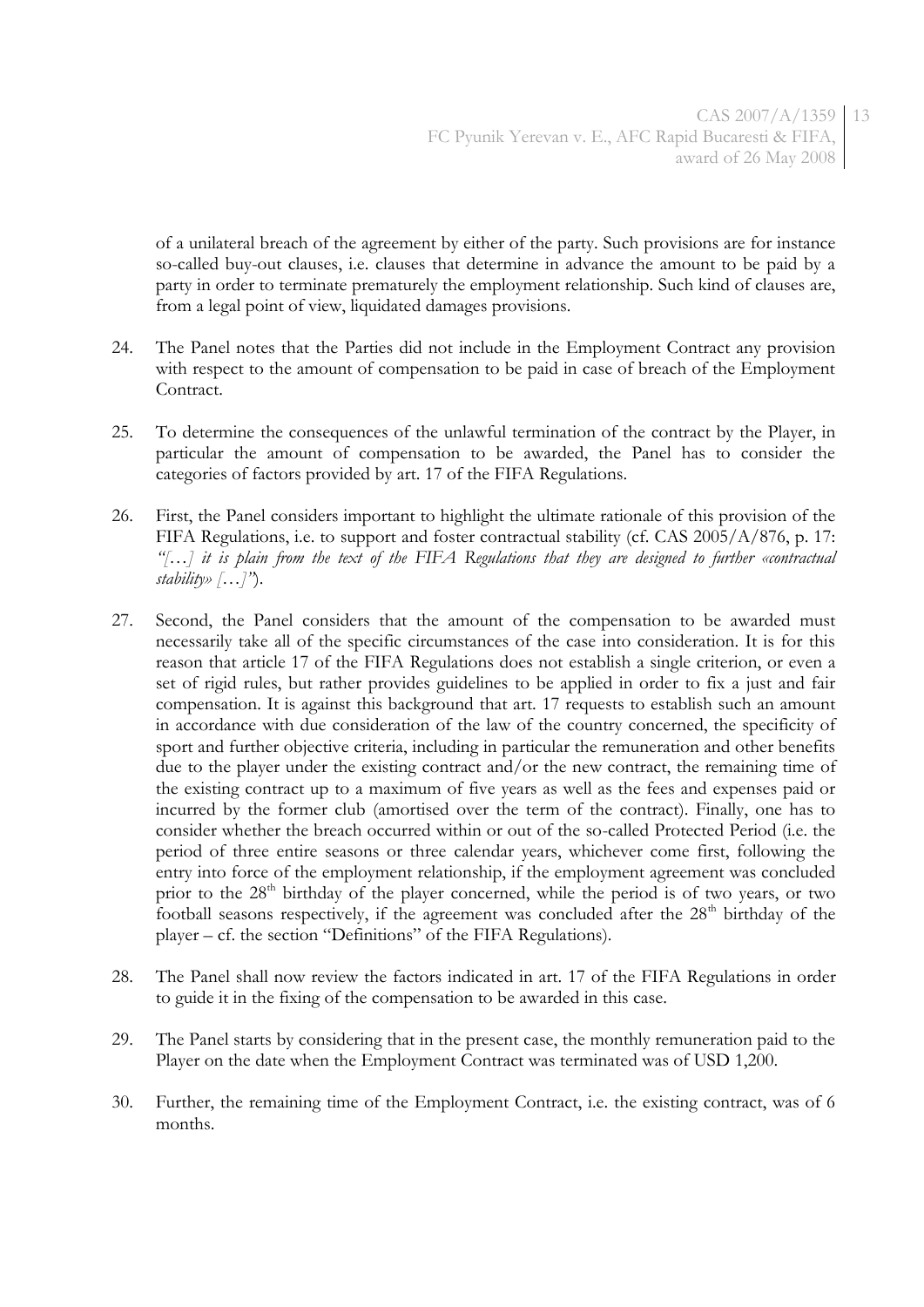- 31. The Panel also considers that at the time when the Employment Contract was signed, the Player was 16 years-old. When the Employment Contract was breached, the Player was 19 years-old. Further, the Panel acknowledges that the Player at the time when the events occurred had no disciplinary antecedents.
- 32. On the other hand, and as is stated above, not only did the breach by the Player occur during the Protected Period, but the Player also went absent when he was supposed to travel to Portugal and to join Benfica football club for a period of training with the Professional "A" team. Furthermore, the Player left FC Pyunik without any notice, which means that FC Pyunik was suddenly deprived of the Player's services. These circumstances are such as to render the Player's conduct particularly reprehensible.
- 33. FC Pyunik considers that the amount of compensation to be awarded should be EUR 850.000,00 as this is the amount that was allegedly offered by various clubs for the transfer of the Player. The Panel considers in this regard that the jurisprudence of CAS is not strictly consistent with regard to the issue whether a club can request the compensation for an opportunity of a transfer fee which went lost because of the breach of the contract by the player. However, this issue does not need to be resolved by this Panel, for FC Pyunik failed to prove any offer made for the Player by any club. The fax sent by Benfica to FC Pyunik, which was lodged as annexe VI of the Appeal Brief, is no more than an expression of the willingness of the said club to test the Player during five days. The said document does not even amount to a conditional offer for the Player and contains no indication of the Player's market value.
- 34. The Panel also notes the contradiction of the position adopted by FC Pyunik's in that it states that it wished to exercise the right to retain the Player and, at the same time, it demonstrates that FC Pyunik was rather eager to transfer the Player (and was therefore willing to have the Player testing for Benfica football club without receiving anything in exchange).
- 35. The Panel considers that based on the evidence submitted, it may have been proved that FC Pyunik was taking steps with a view to the transfer of the Player to a first ranking European club, such as Benfica, but it has not been proved that it was in a position or at least close to do so, or what amount it would receive for such a transfer.
- 36. Returning to the application of the criteria indicated by art. 17 of the FIFA Regulations, the Panel is also required to consider the remuneration and other benefits due to the Player under the new contract. In this regard and according to clause 8 of the employment contract signed on 14 December 2005 between AFC Rapid and the Player, the Player was entitled to receive the sum of USD 75,000 during the first six months of the contract and would have earned the sum of USD 60.000 in each of the following seasons (i.e. 2006-2007 and 2007-2008).
- 37. The Panel retains that it is fair to say that the salary to be paid by FC Pyunik to the Player at the moment of the breach provides some information with regard to the value of the services rendered by the Player to the Appellant. However, this is true to some extent only. On one hand, to apply automatically such a figure would deprive art. 17 of the FIFA Regulations of its meaning and would hardly correspond to a fair and just solution. On the other hand, one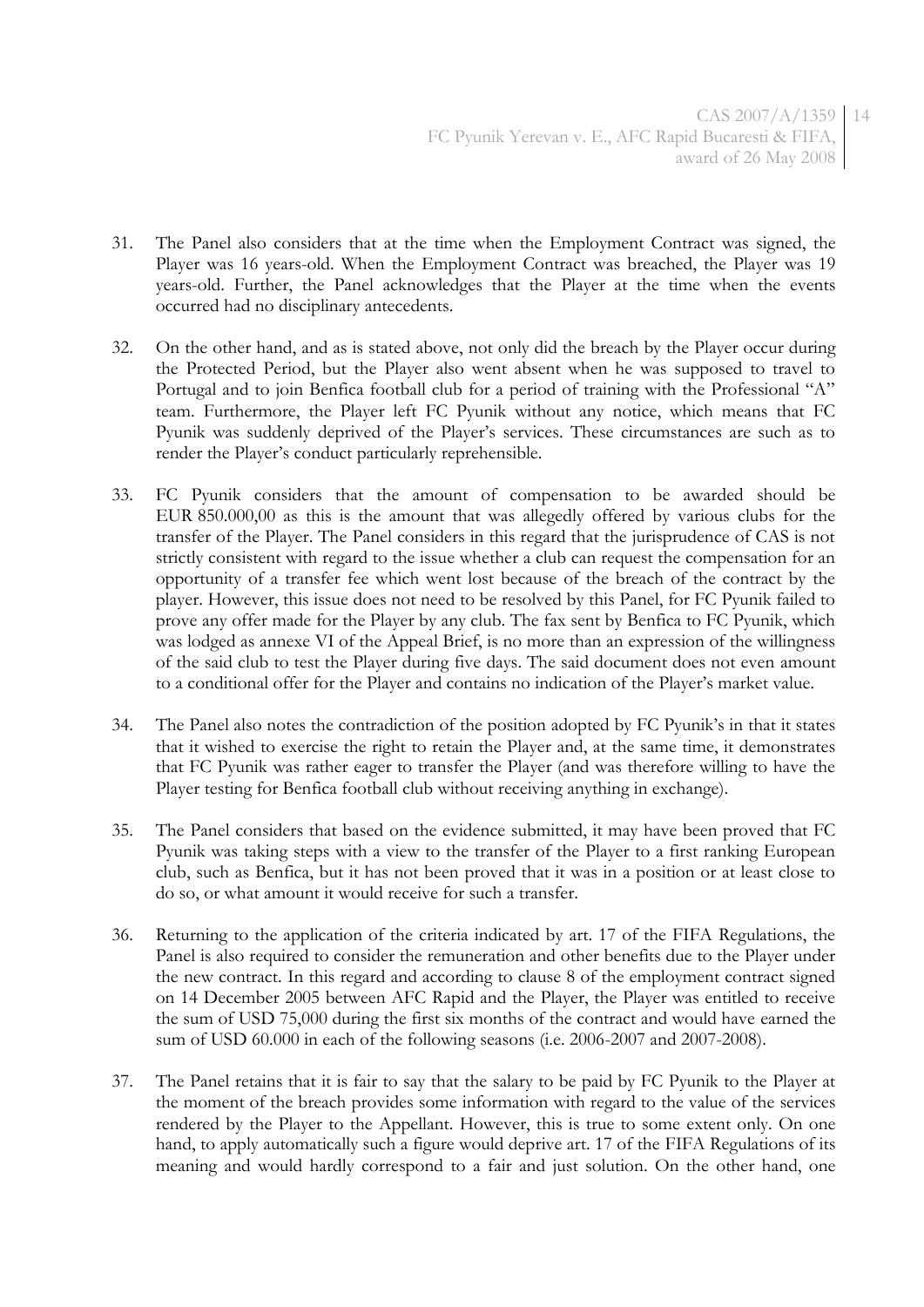should also consider that the loss of an asset can hardly be always just the equivalent of the sum of the amounts due to keep the right to use such asset. Additionally, when the salary criterion is taken into account, one may also consider the salary that a player will receive from his new club, as this may provide additional guidance on the value of the services of that player at the time of the breach.

- 38. Accordingly, the Panel will take into consideration that the Player received a salary from AFC Rapid of USD 75,000 for the first six months of his contract (January to June 2006), i.e the equivalent of USD 12,500 per month.
- 39. As mentioned above, one of the criteria of art. 17 of the FIFA Regulations is the law of the country concerned. The jurisprudence of CAS on the question as to which is the relevant law is not consistent. In the present case, considering that neither of the involved parties has made any particular comments or representations under this heading, the Panel is inclined to decide that this criterion is not relevant for the determination of the compensation in relation with the present dispute.
- 40. Art. 17 of the FIFA Regulations also refers to the specificity of the sport, without however providing any indication as the content of such factor. The Panel considers that the specificity of the sport must obviously take the independent nature of the sport, the free movement of the players (cf. CAS 2007/A/1298, 1299 & 1300, no. 131 ff.) but also the football as a market, into consideration. In the Panel's view, the specificity of the sport does not conflict with the principle of contractual stability and the right of the injured party to be compensated for all the loss and damage incurred as a consequence of the other party's breach. This rule is valid whether the breach is by a player or a club. The criterion of specificity of sport shall be used by a panel to verify that the solution reached is just and fair not only under a strict civil (or common) law point of view, but also taking into due consideration the specific nature and needs of the football world (and of parties being stakeholders in such world) and reaching therefore a decision which can be recognised as being an appropriate evaluation of the interests at stake, and does so fit in the landscape of international football.
- 41. Therefore, when weighing the specificity of the sport a panel may consider the specific nature of damages that a breach by a player of his employment contract with a club may cause. In particular, a panel may consider that in the world of football, players are the main asset of a club, both in terms of their sporting value in the service for the teams for which they play, but also from a rather economic view, like for instance in relation of their valuation in the balance sheet of a certain club, if any, their value for merchandising activities or the possible gain which can be made in the event of their transfer to another club. Taking into consideration all of the above, the asset comprised by a player is obviously an aspect which cannot be fully ignored when considering the compensation to be awarded for a breach of contract by a player (cf. CAS 2005/A/902 & 903, no. 122 ff.; more restrictive CAS 2007/A/1298, 1299 & 1300, no. 120 ff.).
- 42. Given the grounds stated above, it is believable that the Appellant had a legitimate expectation of gain in respect of a possible transfer of the Player. However, the Appellant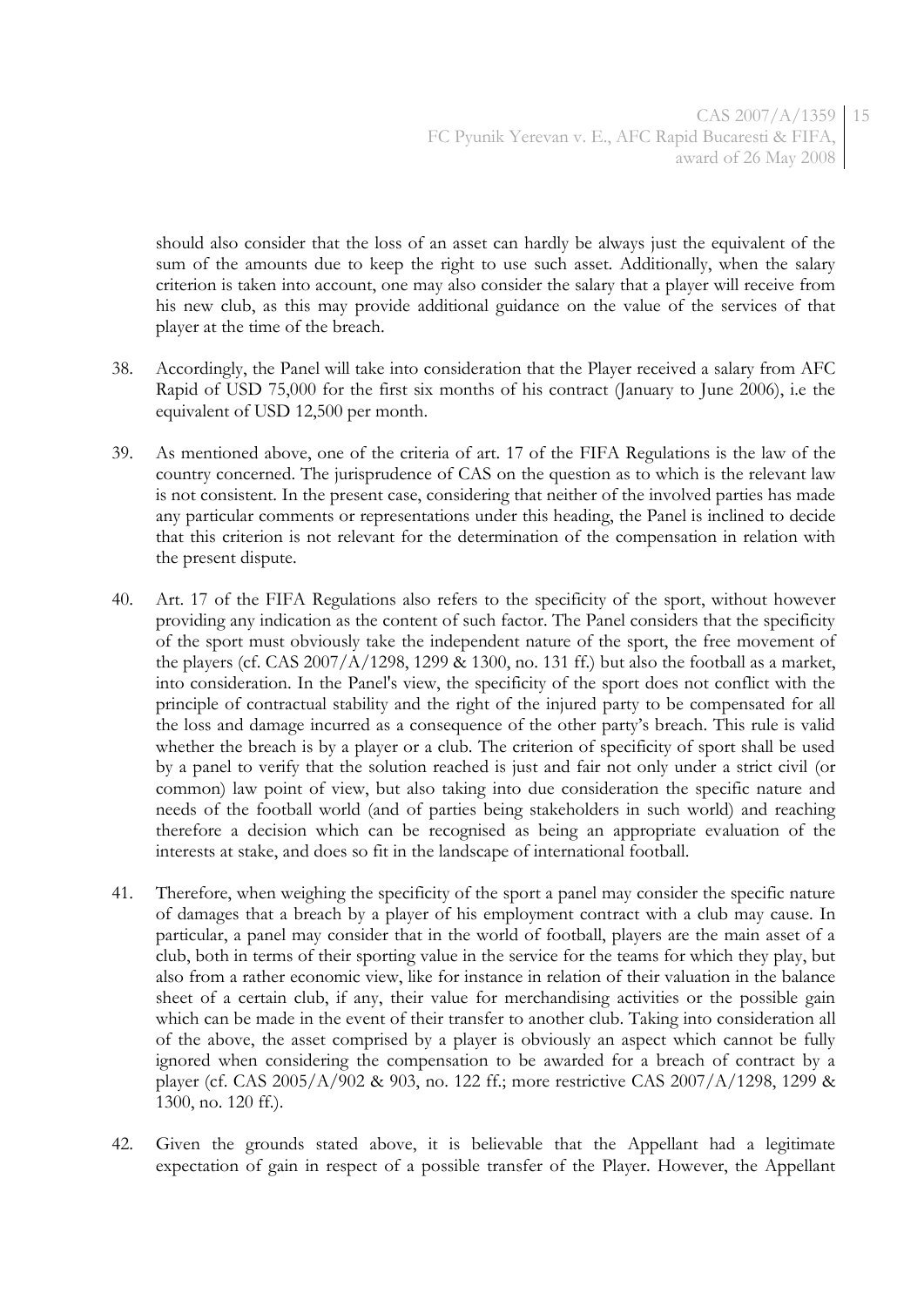failed to adduce any evidence that it had received a specific and real offer from any club for the Player. The amount of compensation to be awarded cannot take any unsubstantiated offer into consideration. Additionally, the Appellant was not able to substantiate in any way which could be the economic damage suffered through the loss of the Player.

- 43. As is stated above, the provisions of art. 17 of the FIFA Regulations are not limitative and grant to the adjudicating body the discretion to have recourse to other objective criteria, which are applicable to the specific case. It should be stressed in this regard that the Player received an award as the best goal-keeper of the UEFA European Under-19 Championship. Furthermore, one may not disregard the fact that AFC Rapid was able to transfer as per 7 August 2007 the Player to a third club, Paris Saint-Germain, for a transfer fee of EUR 125,000 (i.e. EUR 131.580 less the deduction of the solidarity contribution). However, the Panel notes also the counter-argument of AFC Rapid according to which such amount was including the amount of money that Paris Saint-Germain had to pay to AFC Rapid as training compensation. Despite the fact that the said transfer took place more than one year after the breach of the contract with FC Pyunik and that the value of the Player was certainly due to his own merits and efforts, and perhaps also to his training and promotion by AFC Rapid, it is nevertheless true that this transfer to one of the leading French clubs is proof of the Player's potential and value.
- 44. Finally, the Panel notes that FC Pyunik has not pleaded nor substantiated that income or performance of its football team declined because it was deprived of the Player's contribution. Furthermore, at the hearing FC Pyunik confirmed that it did not replace the Player by a new player, so that no such replacement expenses of the Appellant regarding this aspect has been proved or quantified. Finally, as mentioned above, the possibility of a transfer of the Player prior to the termination of the contract has not been substantiated either.
- 45. Taking into due consideration all of the above and acknowledging that according to art. 42 para. 2 of the Swiss Code of Obligations if the exact amount of damages cannot be established, the judge shall assess them in his discretion, having regard to the ordinary course of events and the measures taken by the damaged party, the Panel comes to the following conclusion:
- 46. Given the fact that:
	- (i) the Player received from the Appellant a monthly remuneration of USD 1,200;
	- (ii) the termination of the Employment Contract was 6 months away;
	- (iii) the first new salary of the Player with AFC Rapid was of an equivalent of USD 12,500 per month (as for the period January to June 2006);
	- (iv) the contract for the subsequent transfer of the Player (a year and a half after his breach of the Employment Contract) from AFC Rapid to Paris Saint-Germain involved the payment of EUR 131.580 (EUR 125.000 after deduction of the solidarity contribution) to AFC Rapid;
	- (v) AFC Rapid is better known than FC Pyunik and has a greater international exposure;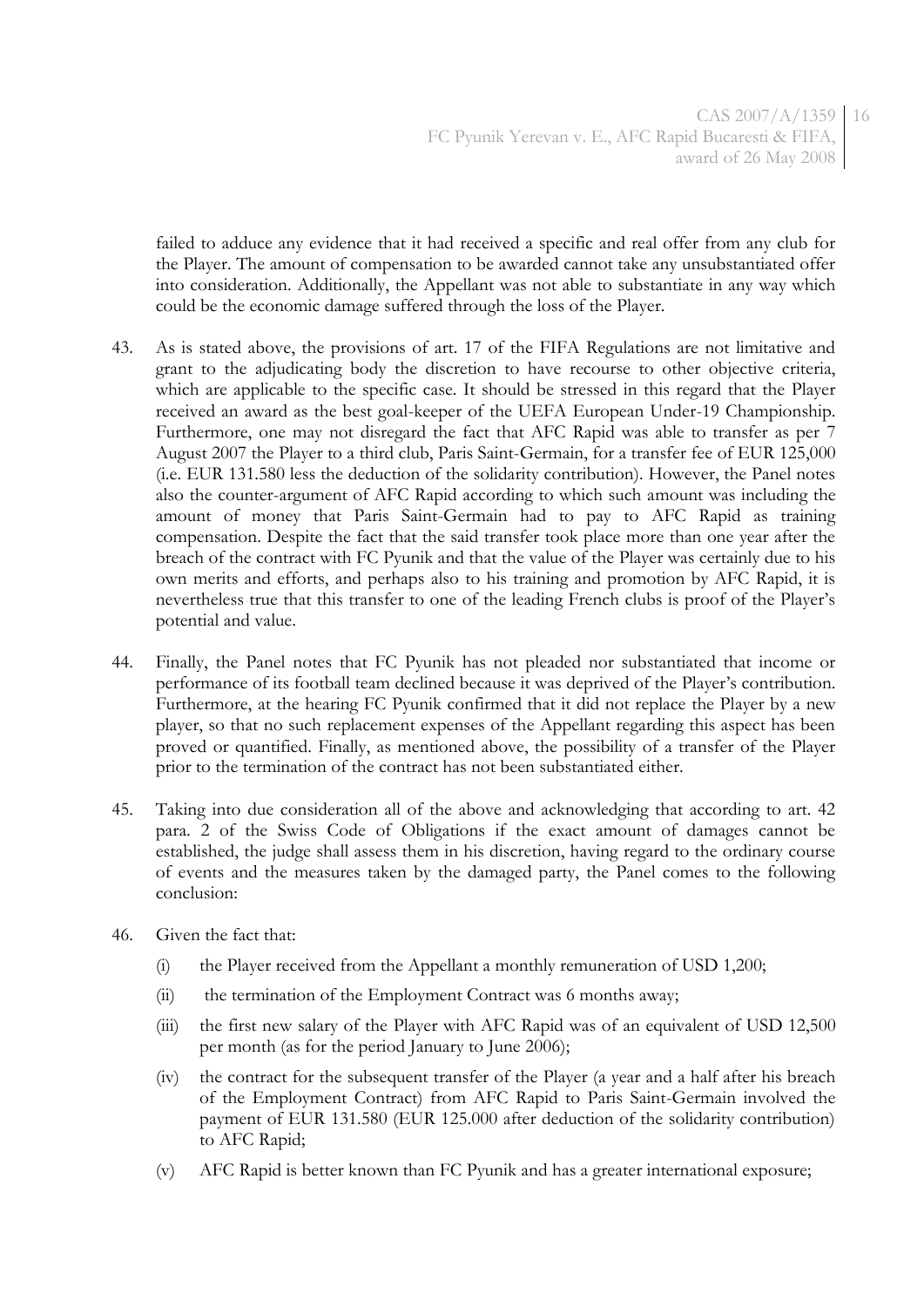- 47. The Panel is satisfied, for all reasons exposed above, and taking into due consideration all the elements of this dispute, that it is appropriate to fix the compensation to be paid by the Player to the Appellant in USD 60.000.
- 48. Finally, with respect to the amount of USD 60.000 hereby awarded, the Panel considers that it shall bear interest from the first day following the date on which the Player is considered to be in breach of the Employment Contract, in accordance with the compensation system instituted by art. 17 para. 1 of FIFA Regulations, so that this date is the date on which the compensation became due. As per Swiss Law, the rate of interest of 5% shall apply. The Panel considers that the Player breached the Employment Contract when he left FC Pyunik without any justification, i.e. on 24 August 2005.
- *b) Joint and several liability of AFC Rapid*
- 49. The DRC decided that the *"(…) AFC Rapid is jointly responsible for the payment of the abovementioned amount if the same is not paid within one month of notification of the (…) decision"*.
- 50. The Panel notes that AFC Rapid did not appeal against the DRC Decision and, therefore, has not challenged explicitly its joint and several liability in respect of such compensation as the Player is ordered to pay to FC Pyunik. However, AFC Rapid requested this Panel to establish that the Appellant is not entitled to any compensation.
- 51. The Panel decides, in any event, to uphold the position of the DRC in this regard.
- 52. According to art. 17 para. 2 of the FIFA Regulations, AFC Rapid, as the Player's new club, is jointly and severally liable with the Player for the payment of the applicable compensation. This liability is independent of any possible inducement by or involvement of AFC Rapid to a breach of contract, as confirmed by the CAS (Cf. CAS 2006/A/1100, CAS 2006/A/1141 and CAS 2007/A/1298, 1299 & 1300).
- *c) The failure to impose sporting sanctions on the Player*
- 53. This Panel is also called upon to decide on the Appellant's application that sporting sanctions be imposed on the Player.
- 54. The Appellant considers that the DRC disregarded art. 17 para. 3 of the FIFA Regulations by not imposing a sporting sanction on the Player. The said provision states that *"sporting sanctions shall also be imposed on any player found to be in breach of contract during the Protected Period"*. In this respect, the DRC Decision considered that the above mentioned provision gives the competent body the power to decide to impose a sporting sanction on a player found to be in breach of contract during the Protected Period, but not the obligation to do so. In view of the specific circumstances of the case, including the young age of the Player at the time he signed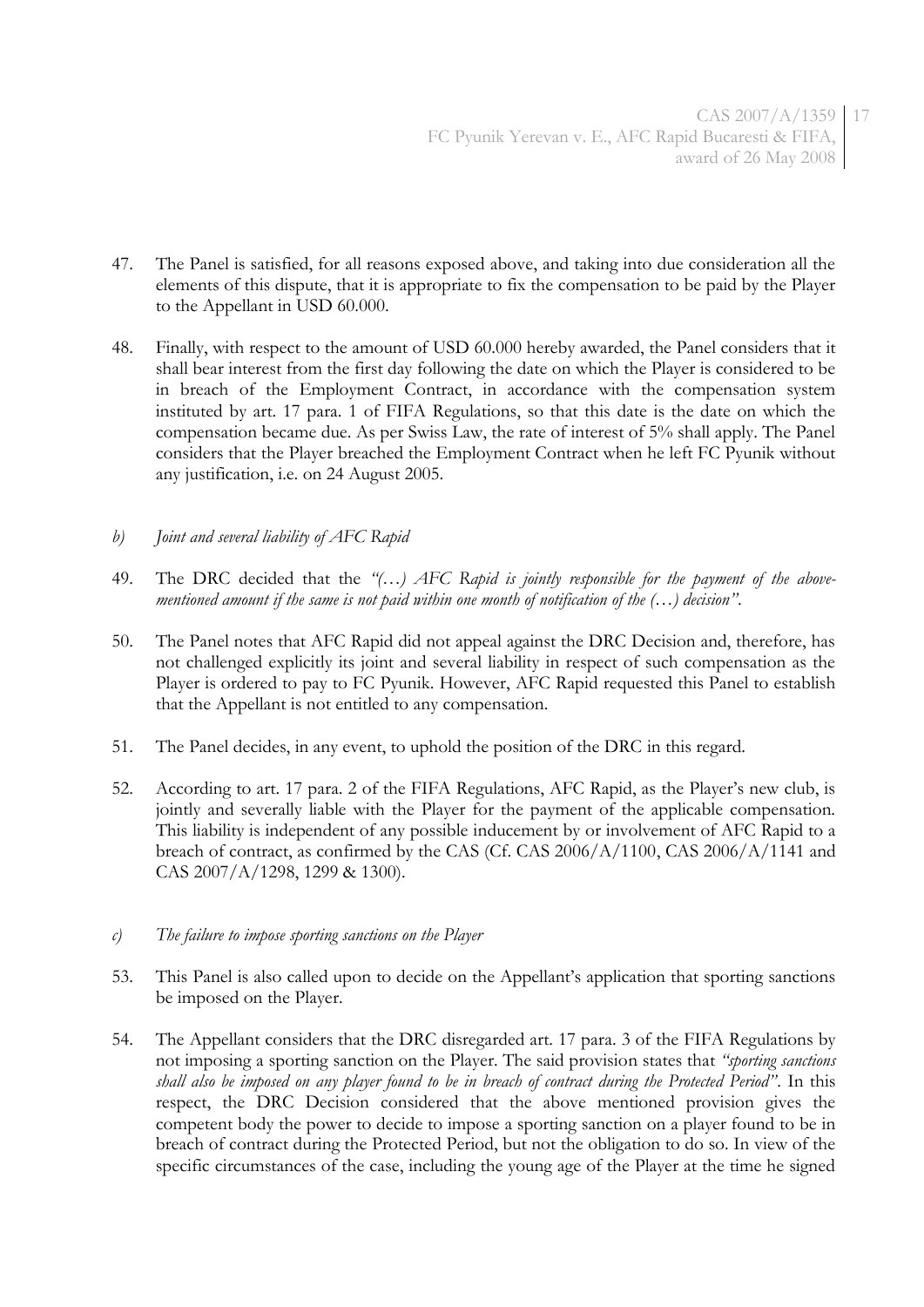the Employment Contract and the controversy surrounding his registration from the Appellant, the DRC decided not to impose any sporting sanctions, which would have had a considerable impact on the Player and were considered to be excessive and inappropriate.

- 55. It follows from a literal interpretation of the said provision that it is a duty of the competent body to impose sporting sanctions on a player who has breached his contract during the protected period: "shall" is obviously different from "may"; consequently, if the intention of the FIFA Regulations was to give the competent body the power to impose a sporting sanction, it would have employed the word "may" and not "shall". Accordingly, based on the wording of art. 17 para. 3 of the FIFA Regulations, a sporting sanction should have been imposed.
- 56. However this Panel considers that rules and regulations have to be interpreted in accordance with their real meaning. This is true also in relation with the statutes and the regulations of an association. Of course, if the wording of a provision is clear, one needs clear and strong arguments to deviate from it.
- 57. During the hearing, FIFA observed that it is stable, consistent practice of FIFA and of the DRC in particular, to decide on a case by case basis whether to sanction a player or not. Even though it is fair to say that the circumstances behind the decisions filed by FIFA to demonstrate such practice differ from case to case, the Panel is satisfied that there is a well accepted and consistent practice of the DRC not to apply automatically a sanction as per art. 17 para. 3 of the FIFA Regulations. The Panel is therefore inclined to follow such an interpretation of the rationale of art. 17 para. 3 of the FIFA Regulations which may be considered contrary to the literal interpretation, but appears to be consolidated practice and represents the real meaning of the provision as it is interpreted, executed and followed within FIFA. It is indeed noteworthy that a sporting sanction, by which the Player was suspended from playing for two years, was imposed of the Player within the ambit of FFA disciplinary proceedings.
- 58. This being so, the Appellant's application that a sporting sanction be imposed on the Player is dismissed.
- 59. The Panel cannot refrain to invite FIFA to consider amending the wording of art. 17 para. 3 of the FIFA Regulations so to achieve a better legal certainty.
- *d) The failure to impose any sporting sanctions on AFC Rapid as a consequence of the inducement made by this latter club in the breach of the Employment Contract by the Player*
- 60. Finally, this Panel has to decide regarding the Appellant's application to consider that AFC Rapid induced the Player to breach his contract with the Appellant and consequently that sporting sanctions shall be imposed on AFC Rapid.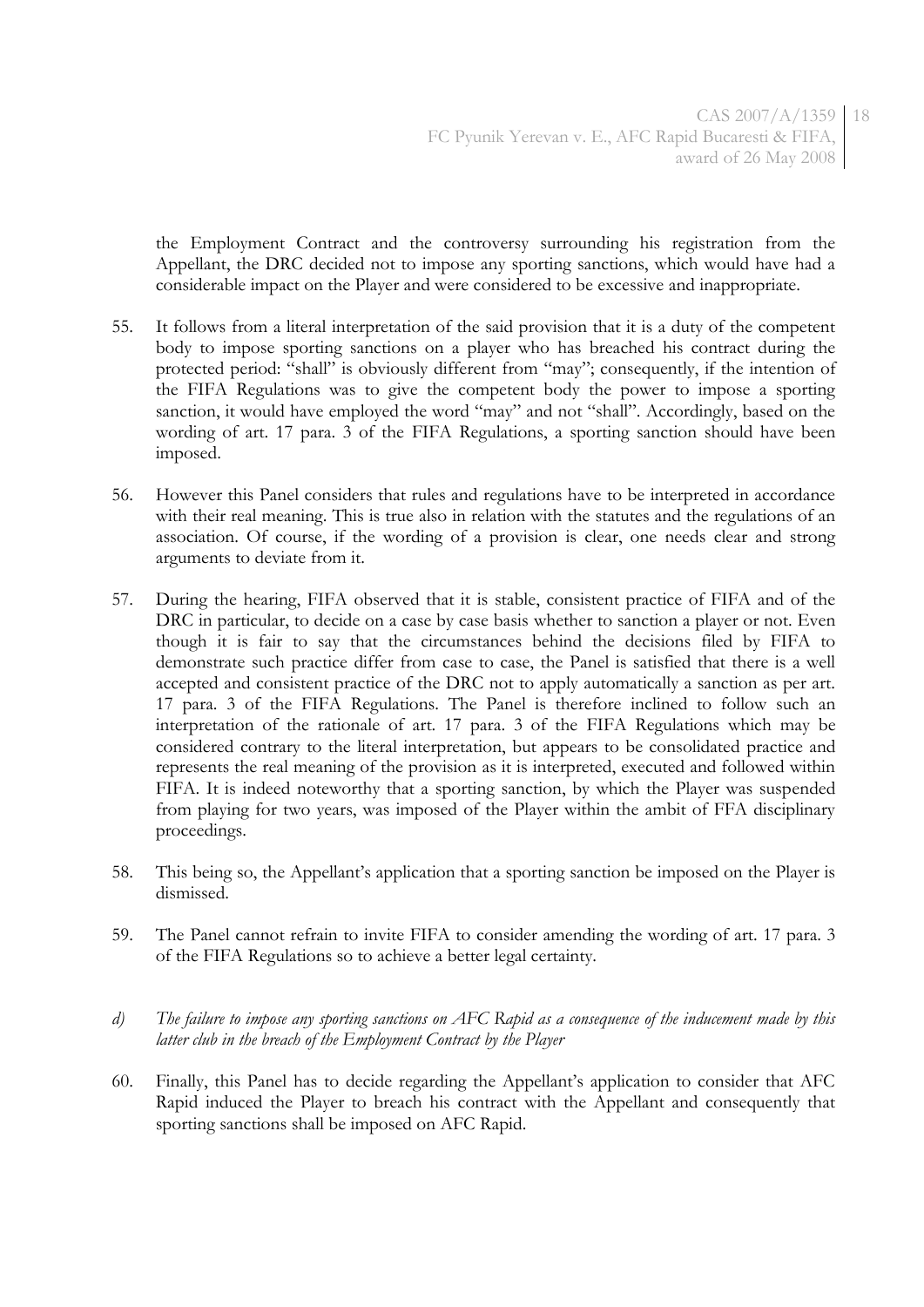- 61. The relevant provision is art. 17 para. 4 of the FIFA Regulations, which states that *"sporting sanctions shall be imposed on any club found to be inducing a breach of contract during the Protected Period"* and that *"it shall be presumed, unless established to the contrary, that any club signing a Professional who has terminated his contract without just cause has induced that Professional to commit a breach"*.
- 62. As a consequence, AFC Rapid is required to demonstrate that it should not be held liable for having induced the Player to breach the contract.
- 63. In the DRC proceedings the Player admitted in his statement dated 15 March 2006 that, acting under M.'s influence, he left the club and travelled to Romania, where he had been offered a contract. However, the Player emphasized in the same statement that AFC Rapid advised him to stay in Cameroon until the contract with FC Pyunik had expired.
- 64. AFC Rapid emphasized that the Player had approached the club himself and that AFC Rapid had concluded a transfer agreement with PWD Social Club of Kumba, where the Player had been under contract until 1 January 2006.
- 65. Furthermore, the following facts have also been proved:
	- 1) On a date prior to August 2005, the Player attempted to negotiate an employment contract with the French club FC Girondins de Bordeaux;
	- 2) AFC Rapid signed a transfer agreement with the Cameroonian club PWD Social Club de Kumba with regard to the Player on 12 September 2005;
	- 3) The FECAFOOT issued the ITC for the Player on 26 January 2006;
	- 4) The Player informed that he had left FC Pyunik because of his precarious situation in Armenia and that AFC Rapid had advised him to stay in Cameroon until the contract with FC Pyunik expired;
	- 5) The Player has signed an employment contract with AFC Rapid on 14 December 2005;
	- 6) The Player was not registered with the new Club, AFC Rapid, prior to the expiration of the breached Employment Contract with FC Pyunik, i.e. not before the 1 March 2006.
- 66. An inducement is an influence that causes and encourages a conduct.
- 67. This Panel considers that AFC Rapid has rebutted the presumption that it should have induced the Player in his decision to breach his contract with FC Pyunik. Although it is true that the then trainer of AFC Rapid had also been the Player's trainer and met the Player a short time before the Player left his former club, it is also true that the said meeting was a meeting in the context of a sporting competition and cannot therefore be considered per se as the basis of the inference of any intention or premeditation on the part of AFC Rapid to induce the Player to breach his contract.
- 68. Additionally, the Panel wishes to underline that AFC Rapid employed the Player on the basis of an ITC rendered by a National Association, in this case FECAFOOT. Based on the evidence submitted, the Panel is satisfied that AFC Rapid had no reasons to question the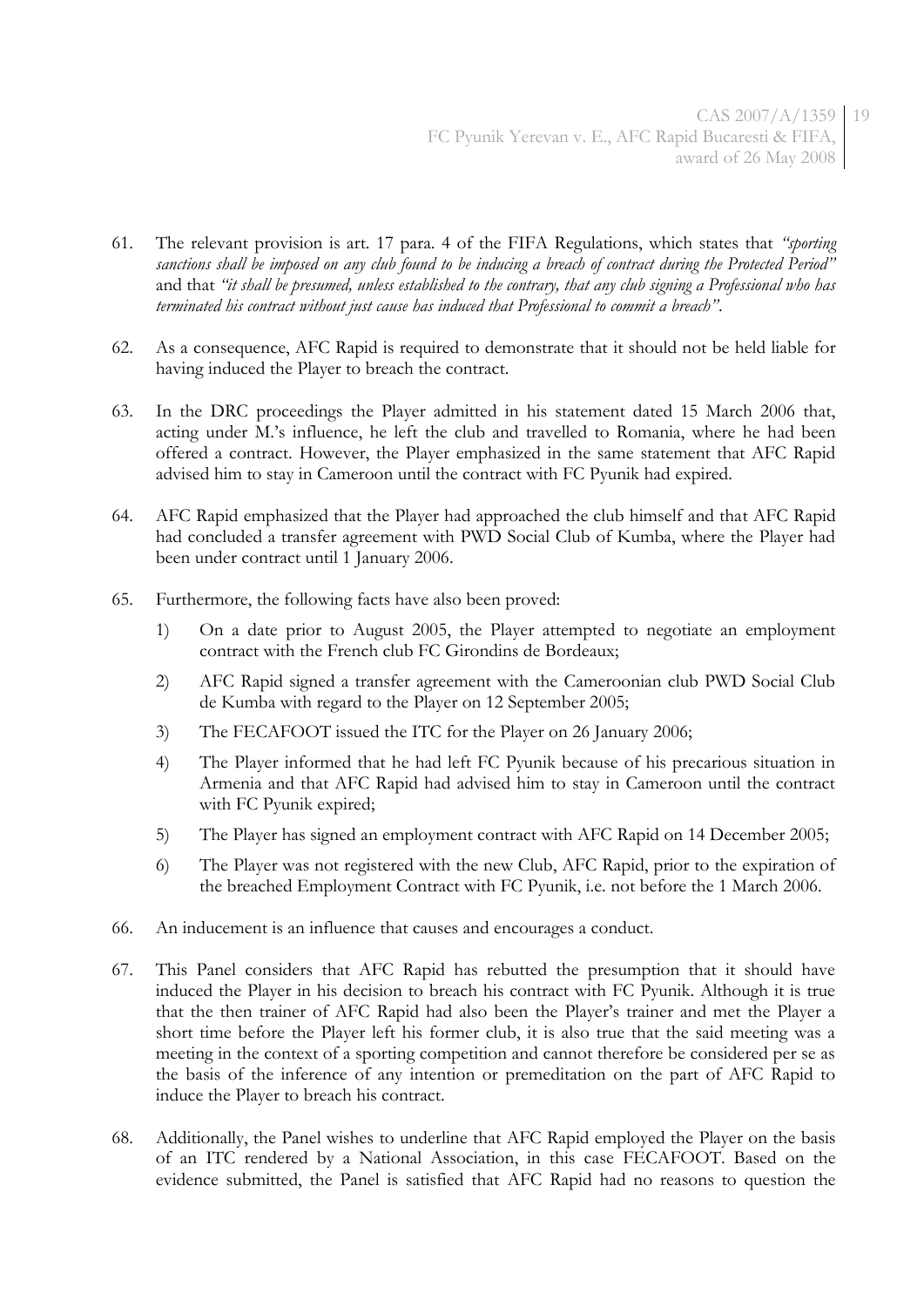information about the Player's registration in Cameroon and the information received from FECAFOOT.

- 69. It is also true that the Player has always stated that he was dissatisfied with his situation at his former club, FC Pyunik. Indeed, the Player had attempted, on a date prior to August 2005, but following some of the facts pleaded by FC Pyunik as indicative of the inducement, to negotiate an employment contract with the French club FC Girondins de Bordeaux. The only reason the departure of the Player from FC Pyunik to the said French club did not take place on the 1st of June 2005 was the fact that the Single Judge of the FIFA Players' Status Committee rejected the request of the FFF for an authorisation to register the Player provisionally as no valid transfer contract had been concluded between the French club and the Armenian club. If the Player attempted himself to leave his old club for a new club other than AFC Rapid prior to the effective breach date, this means that the decision to leave and therefore to breach the contract then in force was solely on the initiative of the Player himself and was not a consequence of any inducement.
- 70. It is also necessary to take into consideration that the procedures leading up to the registration of the Player by AFC Rapid have not been challenged by FIFA.
- 71. Finally, AFC Rapid did not register the Player prior to the date on which his previous contract expired.
- 72. In the light of the above, and notwithstanding the other piece of circumstantial evidence submitted by the Appellant (like declarations in the media, shipment documents, etc.), this Panel considers that the Player left Armenia on his own initiative and that AFC Rapid did not induced or had any influence on the Player's decision to breach his contract. In the light of the facts adduced, this Panel considers that the decision to leave FC Pyunik had already been taken by the Player even prior to his encounter with his former coach.
- 73. As AFC Rapid has rebutted the presumption to which it was subject and given the lack of inducement of the breach of the contract by the Player, there is no reason to impose any sporting sanctions against AFC Rapid, as was correctly decided by the DRC.
- 74. The application to impose sporting sanctions to AFC Rapid is therefore dismissed.

#### *e) Other Prayers for Relief*

75. This conclusion, finally, makes it unnecessary for the Panel to consider the other requests submitted by the Parties to the Panel: Accordingly, all other prayers for relief are rejected.